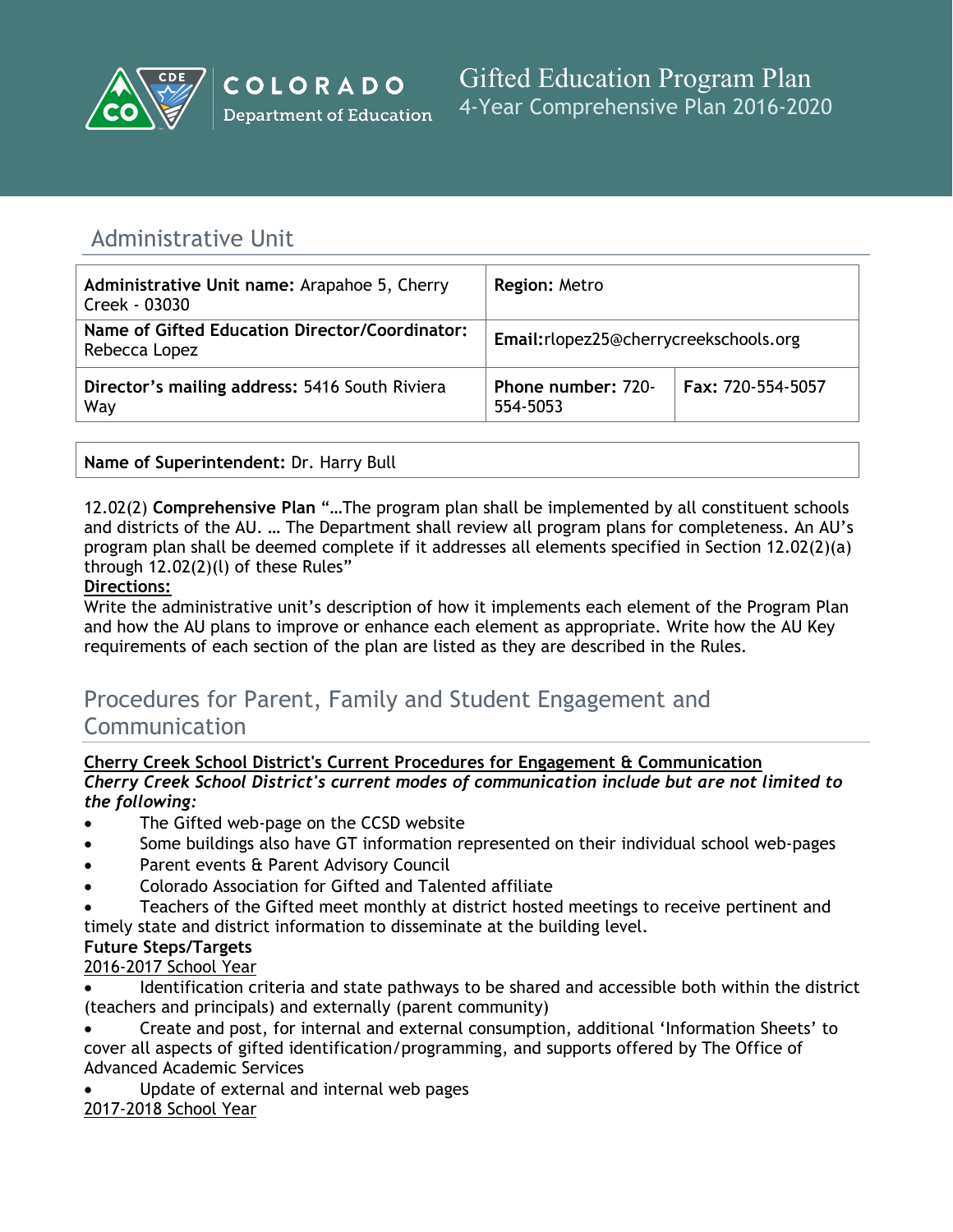

 Creation of internal, informational videos to cover all aspects of gifted identification/programming

- Revision of composition and focus of the GT Parent Advisory group
- Implementation of a quarterly district-level published newsletter

 Development and utilization of 'e-blasts' to stakeholders with reminders and important timesensitive information

- Continued development of 'Info Sheets' and process documents for new eligibility areas
- Revise GT handbook for gifted education procedures & practices
- Update/revise external and internal web pages

# *Cherry Creek School District's modes of communication regarding Identification include but are not limited to the following:*

- The Gifted web page on the CCSD website
- Parent events & Parent Advisory Council
- Additionally, parents are informed about identification procedures by the Teachers of the Gifted, building principals, school web pages, and district web pages

 General overview 'Info Sheets' have recently been created and are posted on the GT page of the main CCSD website.

 Internal, in-depth, 'Info Sheets' have recently been created and distributed to the teachers of the Gifted, and are posed on the internal web pages as reference guides to teachers in the field. **Future Steps/Targets**

# 2016-2017 School Year

- Update of external and internal web pages
- Continued development of 'Info Sheets' and process documents for new eligibility area(s) 2017-2018 School Year
- Create and post, for internal and external consumption, additional 'Information Sheet' to cover all aspects of gifted identification/programming, and supports offered by The Office of Advanced Academic Services

 Creation of internal, informational videos to cover all aspects of gifted identification/programming

Revise GT handbook for gifted education procedures & practices

## *Cherry Creek School District's modes of communication regarding Programming, concurrent enrollment options and college and career planning, include but are not limited to the following:*

Due to CCSD being a site-based system, specific programming options are communicated at the building level through the teacher of the Gifted and/or the building principal through but not limited to the following:

 In grades K-8, parents are apprised of progress toward goals a minimum of two times per school year during Fall and Spring Conferences. However, in many cases, they also receive additional summative information at the end of the school year. This occurs through a face-to-face meeting and then the provision of formal written documentation to the parents. Individual sites develop programming options which match student strengths and challenges by gaining information from the parents and students as well as collaboration with teachers, other specialists, and building leadership through the Professional Learning Community model.

 Parents, families, and students are involved in college and career planning through but not limited to the following: conferencing, interest surveys, ICAP development process, counselor conferences, and/or academic course planning

 General overview 'Info Sheets' have recently been created and are posted on the Gifted page of the main CCSD website.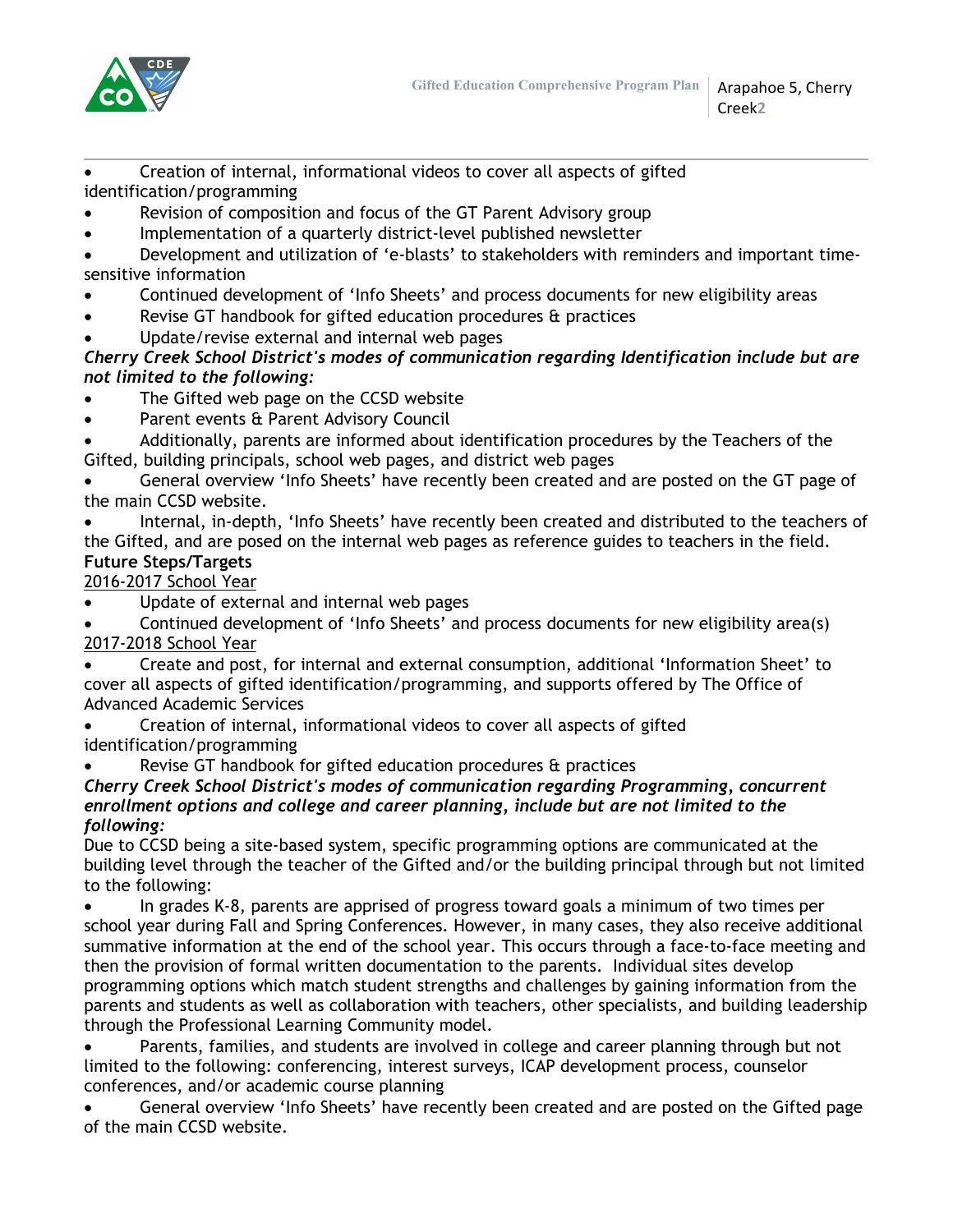

 Individual sites develop programming options which match student strengths and challenges **Future Steps/Targets**

2016-2017 School Year

Building level survey on current programming models being utilized

 Shift toward professional development through the Professional Learning Community framework focused on best practices for gifted learners

 Creation and dissemination of additional 'Info Sheets' to support clarity to all stakeholders. 2017-2018 School Year

 Continued professional development through the Professional Learning Community framework focused on best practices for gifted learners

 Training of all teachers of the Gifted in the Depth and Complexity framework to enhance and document high-level, meaningful differentiation practices

 Refinement and dissemination of guidance around process and time-lines of progress monitoring to ensure consistency in practice across the District's individual sites

 Creation of internal, informational videos to cover all aspects of gifted identification/programming

 Professional development for teachers of the Gifted on the new version of Enrich platform *Cherry Creek School District's modes of communication regarding Advanced Learning Plan development, implementation, and progress monitoring include but are not limited to the following:*

*Student Achievement:*

 The use of Summative and Formative assessment measures to track student achievement and growth as well as appropriate student programming occurs through the Professional Learning Community model comprised of educational specialists, generalists, and leadership.

 Progress monitoring for K-8 is reviewed with parents and students, face-to-face, by the Teacher of the Gifted and/or a classroom teacher at least 2 times per year at Fall and Spring conferences. However, in many cases, there are more frequent check-ins and updates. *Parent, family, student engagement in the gifted education program and processes:*

 During the summers of 2012-2014 a free GT Parent University was offered during the 10 days of our Inside/Out program; speakers presented to parents each morning and afternoon on a vast range of topics

 In 2016-2017, a revision to the locations of Parent Advisory Council meetings held throughout the district was initiated to encourage additional participation especially in our more culturally and socioeconomically diverse communities

 Parents and students are encouraged to offer input and collaborate with teachers of the Gifted, classroom teachers, and building-level leadership

 Information for parents is translated into Spanish including identification tools such as the Kingore Observation Inventory (KOI). Additionally, the KOI survey has been translated into seven of the most common languages spoken within CCSD.

# **Future Steps/Targets**

2016-2017 School Year

 Continued professional development through the Professional Learning Community framework focused on how to utilize all forms of data to capture and articulate student growth as well as how to address the under-achievement and/or under-motivation of gifted learners

 Development of consistent standard-aligned, student-centered measurement tools to track student growth data both academically and affectively

 Revise, articulate, and disseminate district-level guidance to ensure minimally consistent practices across the district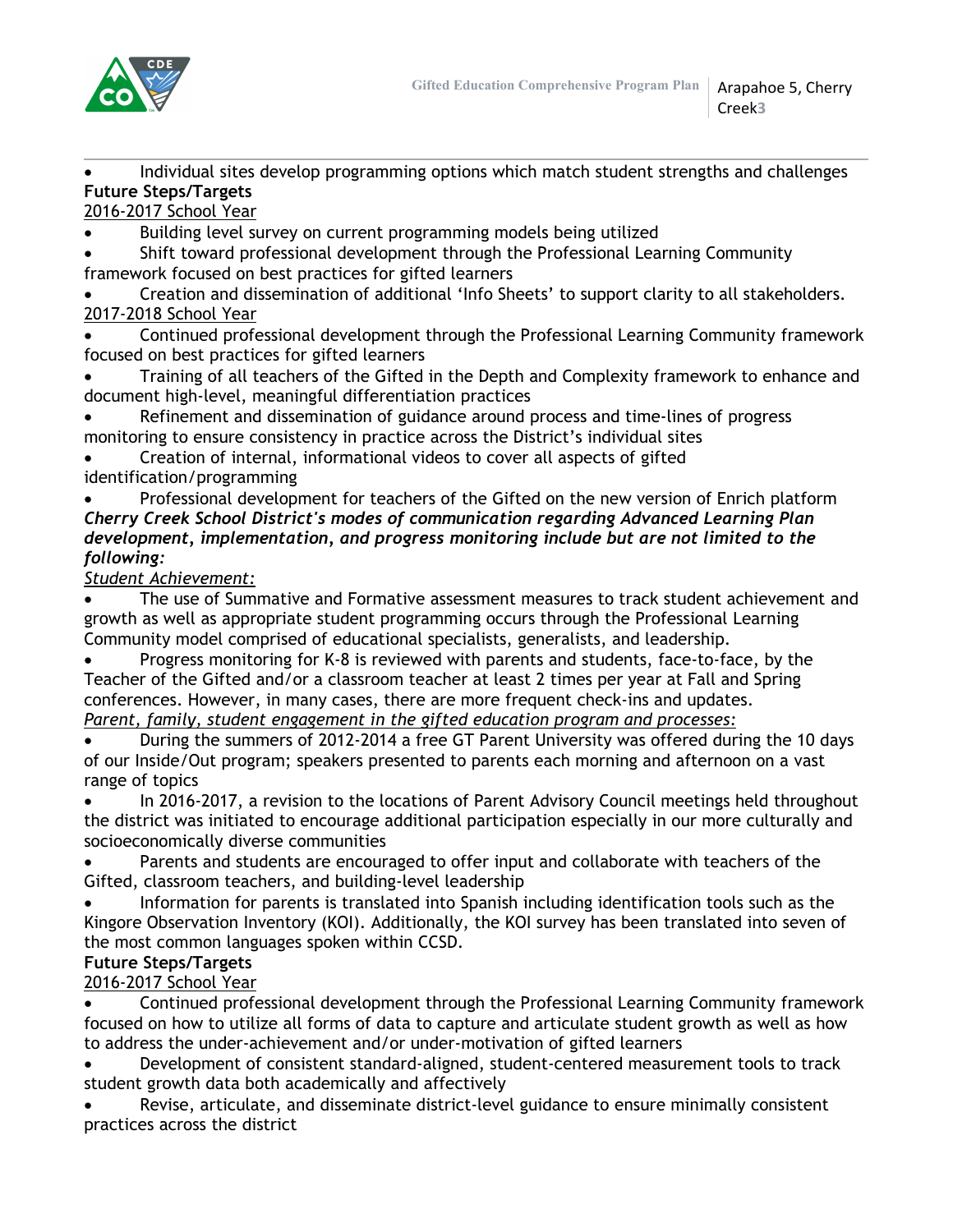

- Revision of a new version of the Enrich platform
- Professional development targeted towards Enrich features and compliance toward state regulations
- Development of comprehensive Enrich User Guides for identification, Advanced Learning Plans, and progress monitoring
- 2017-2018 School Year
- Continued professional development through the Professional Learning Community framework focused on how to utilize all forms of data to capture and articulate student growth as well as how to address the under-achievement and/or under-motivation of gifted learners
- Continued revision, articulation, and dissemination of district-level guidance to ensure consistent practices across the district
- Continued refinement of a new version of the Enrich platform
- Continued professional development targeted towards Enrich features and compliance toward state regulations
- Development of comprehensive Enrich User Guides for identification, Advanced Learning Plans, and progress monitoring
- Development of consistent standard-aligned, student-centered measurement tools to track student growth data both academically and affectively
- Articulate district-level guidance to ensure consistent practices across the district
- Creation of internal, informational videos to cover all aspects of gifted identification/programming
- Conduct a comprehensive parent survey to inform future planning and identify areas of specific focus
- Continue to expand and revise translated documents to include the seven most commonly spoken languages in the district
- Revision of the composite and focus of the GT Parent Advisory group
- The development of an educationally focused 'Gifted 101 Parent Series'

# Definition of "Gifted Student"

The Cherry Creek School District defines gifted and talented students as: children possessing outstanding, abilities, talents, and potential for accomplishment which are so exceptional or developmentally advanced when compared with same-aged peers that they require special provisions to meet their educational programming needs.

Gifted students include gifted students with disabilities (i.e. twice-exceptional). Exceptional abilities or potential are present in all ethnic and cultural groups, across all economic strata, and in all arenas of human endeavor.

Gifted students are capable of high performance, exceptional production, or exceptional learning behavior by virtue of one or any combination the following areas of giftedness:

- General or specific intellectual ability
- Specific academic aptitude
- Creative or productive thinking
- Leadership abilities
- Visual Arts, performing arts, musical or psychomotor abilities

*Correlation Among Definition, Identification, and Programming:*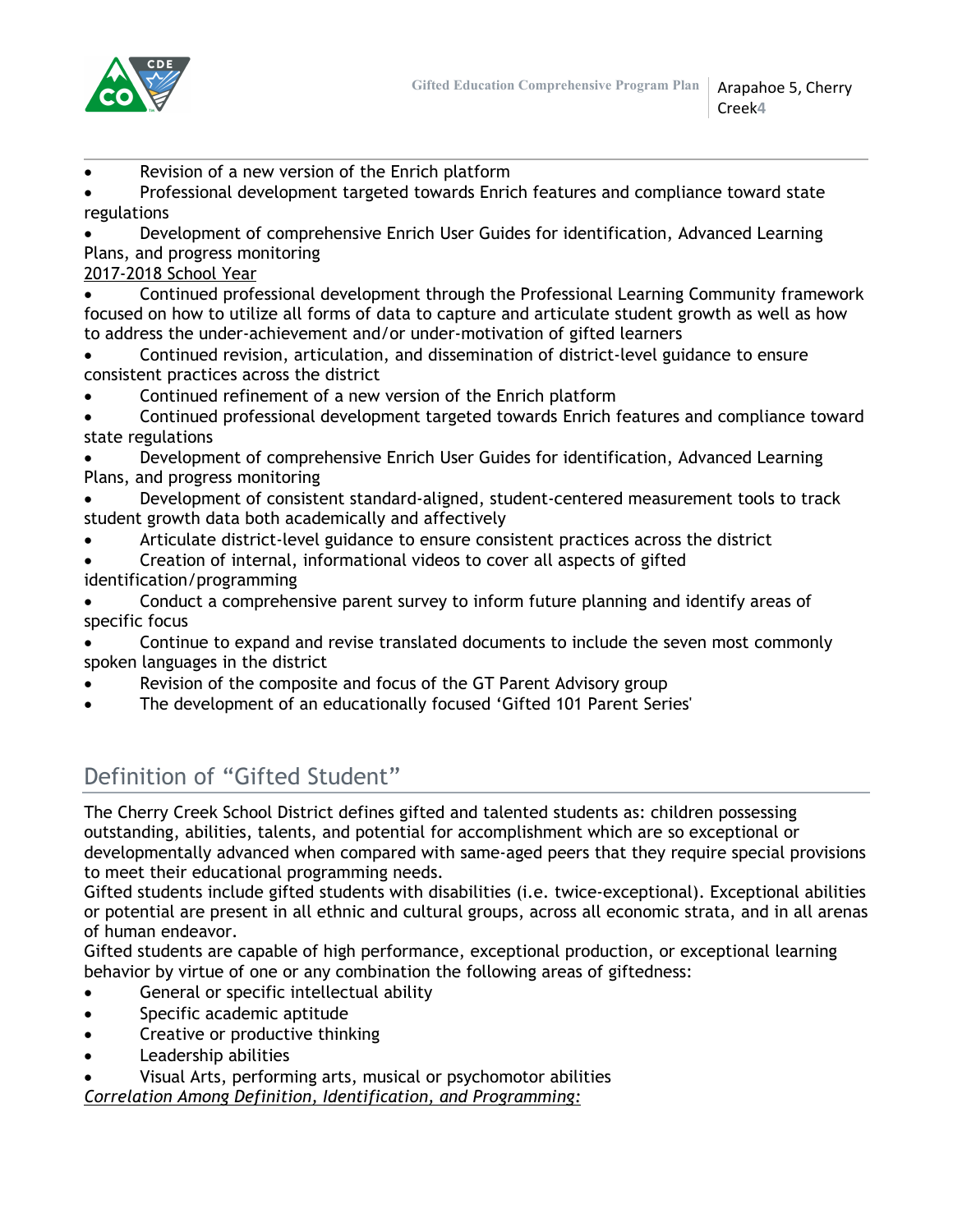

CCSD's definition of a gifted student is the basis for identification and programming throughout the district. Continual refinement of practice supports identification and programming across all student populations and strength areas district-wide.

# **Future Steps/Targets:**

# 2016-2017 School Year

 Develop specific processes and training materials to ensure identification practices and district-wide programing align with the current definition

- Development of detailed guidance for each identification category
- Professional development focused on new state criteria of pathways toward identification
- Professional development on reporting platforms
- Professional development on data analysis to support identification, goal setting, and progress monitoring o Articulation of new state identification categories and criteria pathways to district leadership teams, principals, teacher of the gifted, specialists, and general education teachers

Continued focus on identification of under-represented populations

# 2017-2018 School Year

- Continued develop of specific processes and training materials to ensure identification practices and district-wide programing align with the current definition
- Professional development focused on new state criteria of pathways toward identification
- Professional development on reporting platforms
- Professional development on data analysis to support identification, goal setting, and progress monitoring
- Professional development focused on the Depth and Complexity model
- Professional development focused on viable affective programing models as well as programming approaches for new talent areas
- Refinement of guidance for each identification category
- Continued collaboration with building teams and leadership through a Professional Learning Community Model regarding identification, programming, and process monitoring processes.

# *Relationship of Definition to Implementation of Program Plan Elements:*

CCSD's definition of a gifted student is the basis for identification and programming throughout the district. Continual refinement of practice supports identification and programming across all student populations and strength areas district-wide.

# **Future Steps/Targets:**

2016-2017 School Year

- Develop specific processes and training materials to ensure identification practices and district-wide programing align with the current definition
- Development of detailed guidance for each identification category
- Professional development focused on new state criteria of pathways toward identification
- Professional development on reporting platforms
- Professional development on data analysis to support identification, goal setting, and progress monitoring
- Articulation of new state identification categories and criteria pathways to district leadership teams, principals, teacher of the gifted, specialists, and general education teachers
- Continued focus on identification of under-represented population

# 2017-2018 School Year

- Continued develop of specific processes and training materials to ensure identification practices and district-wide programing align with the current definition
- Professional development focused on new state criteria of pathways toward identification
- Professional development on reporting platforms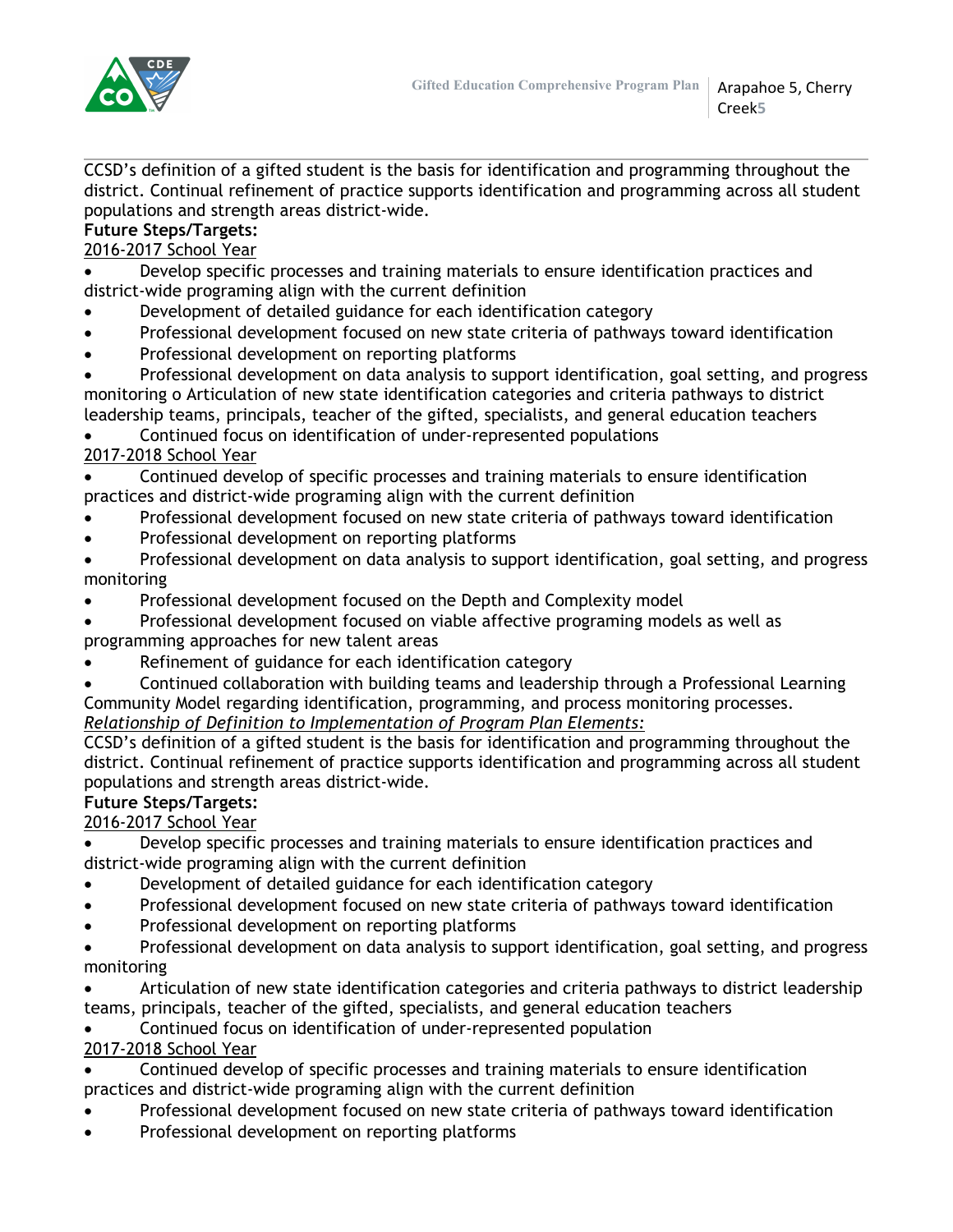

 Professional development on data analysis to support identification, goal setting, and progress monitoring

- Professional development focused on the Depth and Complexity model
- Professional development focused on viable affective programing models as well as programming approaches for new talent areas
- Refinement of guidance for each identification category
- Continued collaboration with building teams and leadership through a Professional Learning Community Model regarding identification, programming, and progress monitoring processes
- Continued focus on identification of under-represented population

# Identification Procedures, Criteria for Determining Exceptional Ability (Giftedness) or Talent Pool, and Identification Portability

# **Identification Statement:**

Cherry Creek School district has established guidelines for identifying students eligible for a gifted identification and advanced academic services by aligning with the state's revised rules and requirements. These guidelines support the 'Body of Evidence' approached set forth by the state's criteria. The Body of Evidence is a compilation of quantitative and qualitative data, and it is the preponderance of evidence matched against the state qualifying criteria which will lead teams to a determination of gifted qualification. The data collected in the Body of Evidence will also guide teams in determining student strengths as well as appropriate, targeted, intensive programming in beyond the general education curriculum.

## *Pre-identification Considerations/Procedures*:

Information regarding the process for gifted identification is available on the district website. Additionally, this is information is disseminated, periodically, through building level communication pathways.

Ongoing training across specialty areas and communications pieces are published to raise an overall educators' awareness to the traits and characteristics of gifted students and gifted students with factors. CCSD utilizes the Universal Screening Qualified Personnel Grant to ensure that screening materials and personnel is available for K-2 students.

## *Formal Identification Process:*

Overview:

Through the following detailed process, a student profile and Body of Evidence is gathered which considers the student's intellectual, academic, and talent areas through the use of multiple sources and data types which include the following:

- Norm-referenced tests for cognitive and academic achievement data
- Criterion-referenced tests/assessments for academic achievement data
- Norm-referenced observation scales
- Performance evaluations/rubrics
- **Observations**
- **Checklists**
- Interviews
- Anecdotal records

## Referral:

Referrals can be made by students, parents, and/or educators. Referrals are made throughout any given school year and can occur at any point in time in a child's K-12 career. Formal referral documents are located within the Enrich management system and can be accessed by any teacher, principal, and/or district-level administrator. CCSD accepts a parent's or student's written or verbal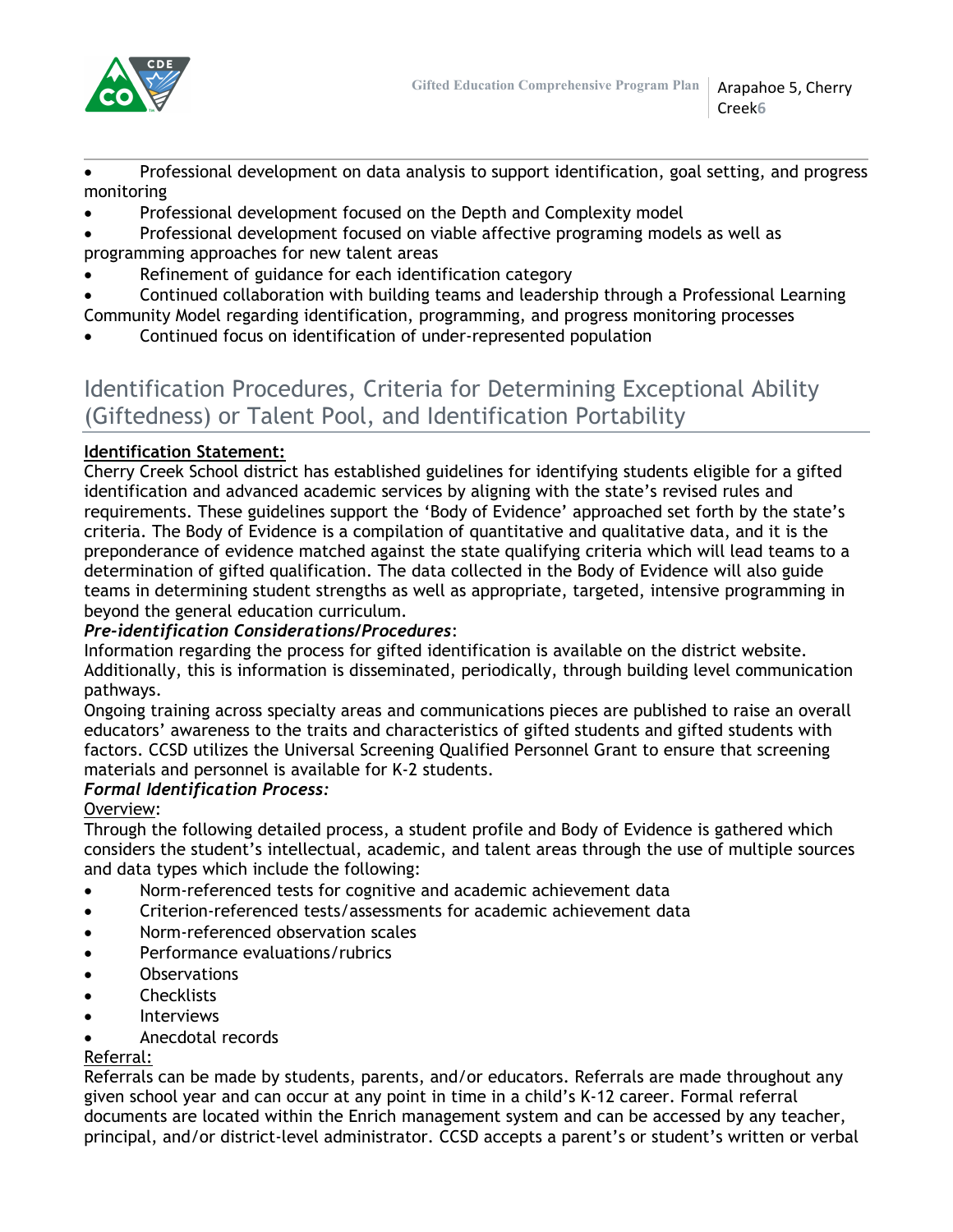

request for referral to the gifted identification process; however, written documentation of the request is preferable.

Once a referral is made, the teacher of the gifted at the building level begins to gather a Body of Evidence which contains quantitative data, qualitative data, and additional supporting information as prescribed by the Colorado Department of Education's pathways to gifted identification. Once the Body of Evidence has been gathered, within 30 calendar days of the initial referral, a review team, one member of which has been trained in gifted identification, reviews the Body of Evidence and compares it to the Department of Colorado's criteria for gifted identification.

Currently, the Cognitive Abilities Test 7 (Coat) is the universal screening tool used in CCSD. It is administered each Spring to all 2nd grade students. It is also administered on an as needed basis for any student K-12. Additionally, numerous other assessments, based on various circumstances, are currently being utilized, district-wide, to build a Body of Evidence toward any/all of the 3 pathways to identification. These assessments include combinations of the following:

*Cognitive Assessments*

- Cognitive Abilities Test 7 (CogAt)
- Wechsler Intelligence Scale for Children, 5th Edition (WISC-V)
- Wechsler Preschool and Primary Scale of Intelligence 3rd Edition (WPPSI-III)
- Differential Ability Scales-II (DAS-II)
- Test of Nonverbal Intelligence, Fourth Edition (TONI-4)

*Academic Assessments*

- ACT Aspire
- Colorado Measures of Academic Success (CMAS)
- Measures of Academic Progress (MAP)
- Renaissance Learning STAR Assessments (STAR) for Reading
- Test of Early Mathematics Ability-Third Edition (TEMA)
- Test of Early Reading Ability Third Edition (TERA-3)
- Test of Early Written Language (TEWL-3)
- Test of Language Development (TOLD)
- Test of Reading Comprehension (TORC-4)
- Wechsler Individual Achievement Test Third Edition (WIAT-III)
- Woodcock-Johnson IV (WJ-IV)

# *Observation/Behavior Scales*

 Scales for Identifying Gifted Students (SIGS) – measures characteristics of general intellectual ability, language arts, mathematics, science, social studies, creativity, and leadership *Tests of Creative Thinking*

- Profile of Creative Abilities (PCA)
- Torrance Test of Creative Thinking (TTCT)

*Additional Supporting Information*

- Kingore Observation Inventory 2nd Edition (KOI)
- Renzulli Hartman Scales for Rating the Behavior Characteristics of Superior Students
- Classroom performance data
- Student Work samples
- Performance Portfolios

# *Formal Identification Criteria followed in CCSD:*

# *Identification Criteria*

 Criteria are the rules for evaluating a level of exceptionality for identification/determination. The 95th percentile raking and above describes one such criteria for demonstration of exceptionality on a norm-referenced standardized test.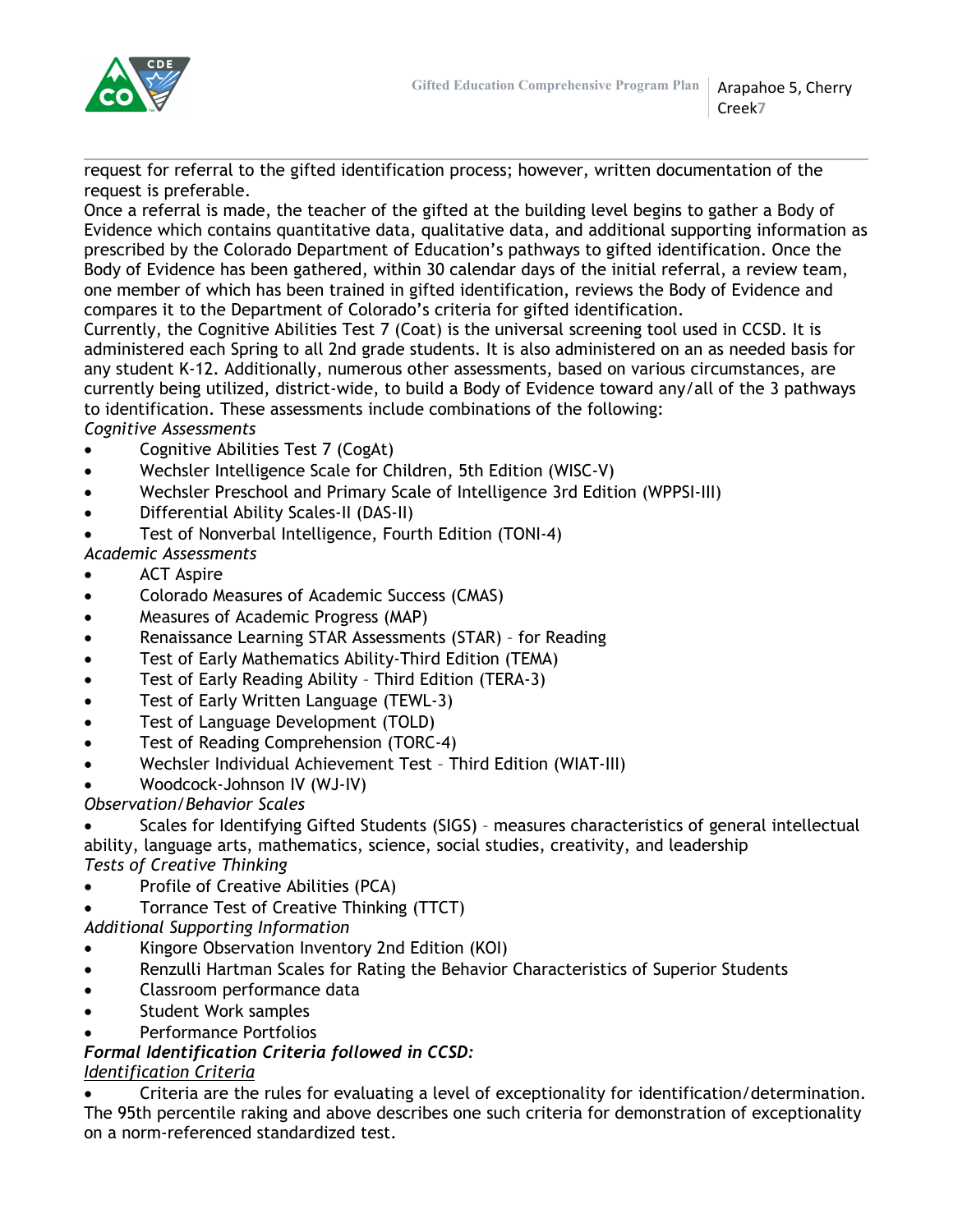

 Neither the Colorado Board of Education nor Cherry Creek School District support the use of cut-score practices.

 There are multiple pathways which can lead to a determination of giftedness. *Pathway 1: Specific Academic Aptitude*

 Two pathways may lead to identification in the area of specific academic aptitude. *Pathway 1.1 Specific Academic Aptitude*

 A student may score at the 95th percentile or above on one or more batteries of a cognitive assessment AND demonstrate aptitude on two specific academic measures.



https://www.cde.state.co.us

/gt/identification2016with-yellow-highlights (page 23) *Pathway 1.2 Specific Academic Aptitude*

A student might not score at the 95th percentile or above on cognitive assessment; however,

a review team may determine, based on a comprehensive body of evidence, that the student demonstrates gifted academic ability.

 Criteria for identification should include at least three or more measures from two of the three areas below.



https://www.cde.state.co.us

/gt/identification2016with-yellow-highlights (page 23)

# *Pathway 2: Specific Talent Aptitude*

 Identification through this pathway requires the close examination of a variety of instruments and multiple pathways that lead to identification.

- Often criterion or norm-referenced assessments are not available in a talent area; thus, performance evaluation becomes an exceedingly important component in the body of evidence.
- Identification in the area of psychomotor is designated for national-level athletes.
- There are separate, specific criteria for this identification.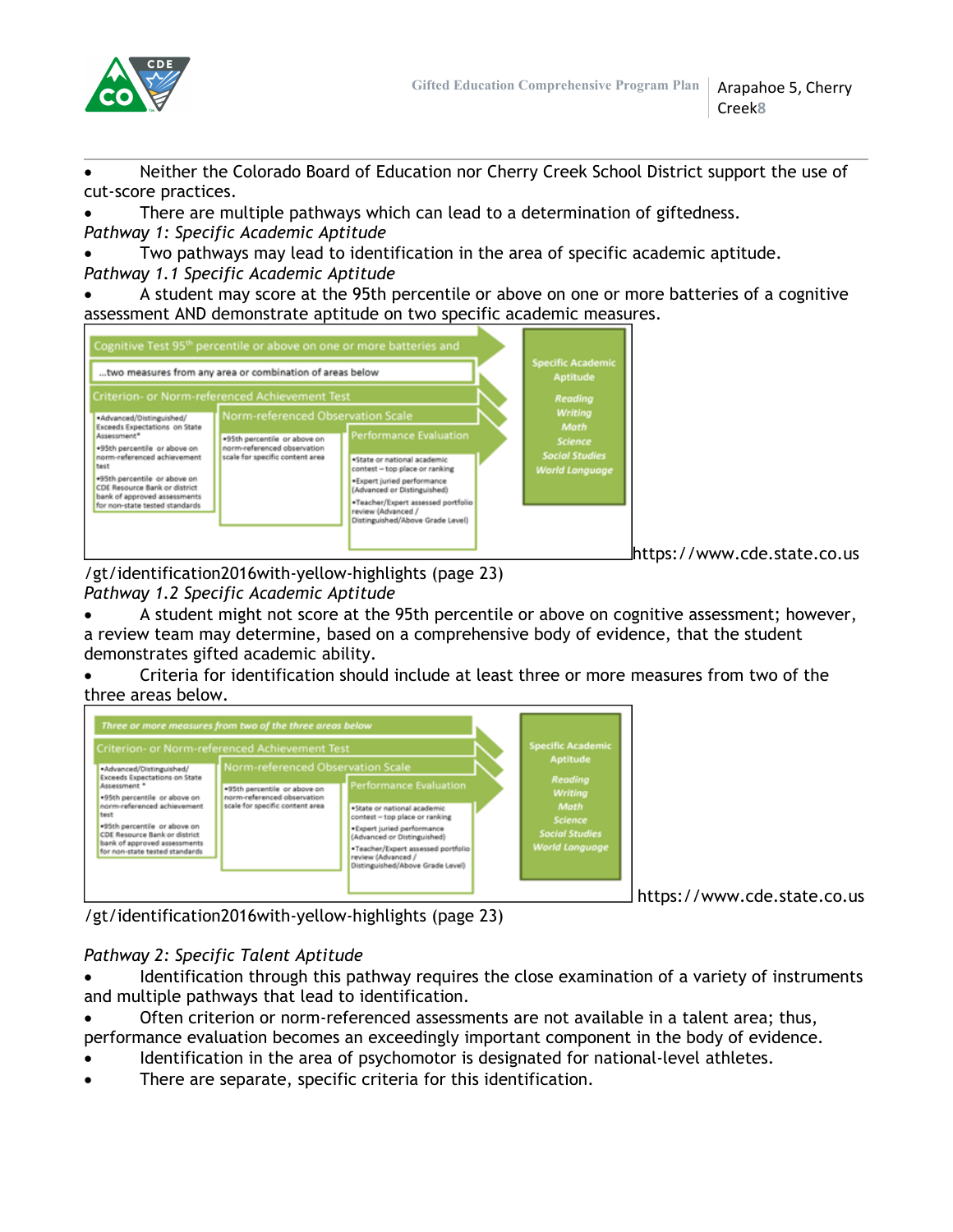

| Performance Evaluation - and<br>Norm-Referenced Observation Scale - and<br>*State or national talent<br>Criterion/Norm-<br>contest - top place or ranking<br>Referenced Test*<br>*95th percentile or above on<br>and/or<br>+95th percentile or above on<br>norm-referenced observation<br>*Expert juried performance<br>norm-referenced creativity test<br>scale in area of talent<br>(Advanced or Distinguished)<br>and/or<br>and/or<br>. Advanced/95% or above on<br>.Portfolio review (Advanced or<br>approved criterion-referenced<br>Distinguished)<br>specific talent test and/or<br>+95th percentile or above on<br>cognitive measure<br>*If criterion- or norm-referenced<br>tests are not available, two<br>performance evaluations are<br>required along with observation<br>scale. If observation scale<br>doesn't relate to the domain,<br>three performance evaluations | <b>Specific Talent</b><br><b>Aptitudes</b><br><b>Visual Arts,</b><br><b>Performing Arts,</b><br>Music, Dance,<br>Psychomotor<br><b>And</b><br><b>Creative or</b><br><b>Productive</b><br><b>Thinking</b><br>And<br>Leadership |
|--------------------------------------------------------------------------------------------------------------------------------------------------------------------------------------------------------------------------------------------------------------------------------------------------------------------------------------------------------------------------------------------------------------------------------------------------------------------------------------------------------------------------------------------------------------------------------------------------------------------------------------------------------------------------------------------------------------------------------------------------------------------------------------------------------------------------------------------------------------------------------------|-------------------------------------------------------------------------------------------------------------------------------------------------------------------------------------------------------------------------------|
|--------------------------------------------------------------------------------------------------------------------------------------------------------------------------------------------------------------------------------------------------------------------------------------------------------------------------------------------------------------------------------------------------------------------------------------------------------------------------------------------------------------------------------------------------------------------------------------------------------------------------------------------------------------------------------------------------------------------------------------------------------------------------------------------------------------------------------------------------------------------------------------|-------------------------------------------------------------------------------------------------------------------------------------------------------------------------------------------------------------------------------|

/gt/identification2016with-yellow-highlights (page 25)

# *Pathway 3: General Intellectual Ability*

 A student may qualify through this pathway by scoring at or above the 95th percentile or above on one or more batteries of a cognitive test.

- A review team must collect a full body of evidence to develop the student's learning profile.
- A determination based solely on a cognitive assessment score, without any other qualifying data, is the exception.

 A review team should examine supplemental and/or non-traditional information collected through interviews, observations, and/or performance beyond the academic content areas.

 Students from underrepresented populations may not demonstrate gifted abilities through the use of traditional achievement data.



https://www.cde.state.co.us

/gt/identification2016with-yellow-highlights (page 25)

In compliance with CDE's criteria toward gifted identification, CCSD utilizes the 95th percentile or above and/or distinguished rating to be used as criteria for determining exceptionality among all categories of gifted identification; however, not meeting criteria on a single assessment does not prevent further consideration for identification. A score/range that falls less than the 95th percentile is used to determine the need for further data collection or talent pool designation. *Review Team and Gifted Determination (within 30 days of a referral):*

Once the Body of Evidence has been gathered, within 30 calendar days of the initial referral, a review team, one member of which has been trained in gifted identification, reviews the Body of Evidence and compares it to the Department of Colorado's criteria for gifted identification. After comparing the gathered data to the prescribed state criteria, one of the following determinations is made:

- Gifted (develop ALP) o Gifted (develop ALP blended with ICAP)
- Gifted (develop ALP) refer to Special Education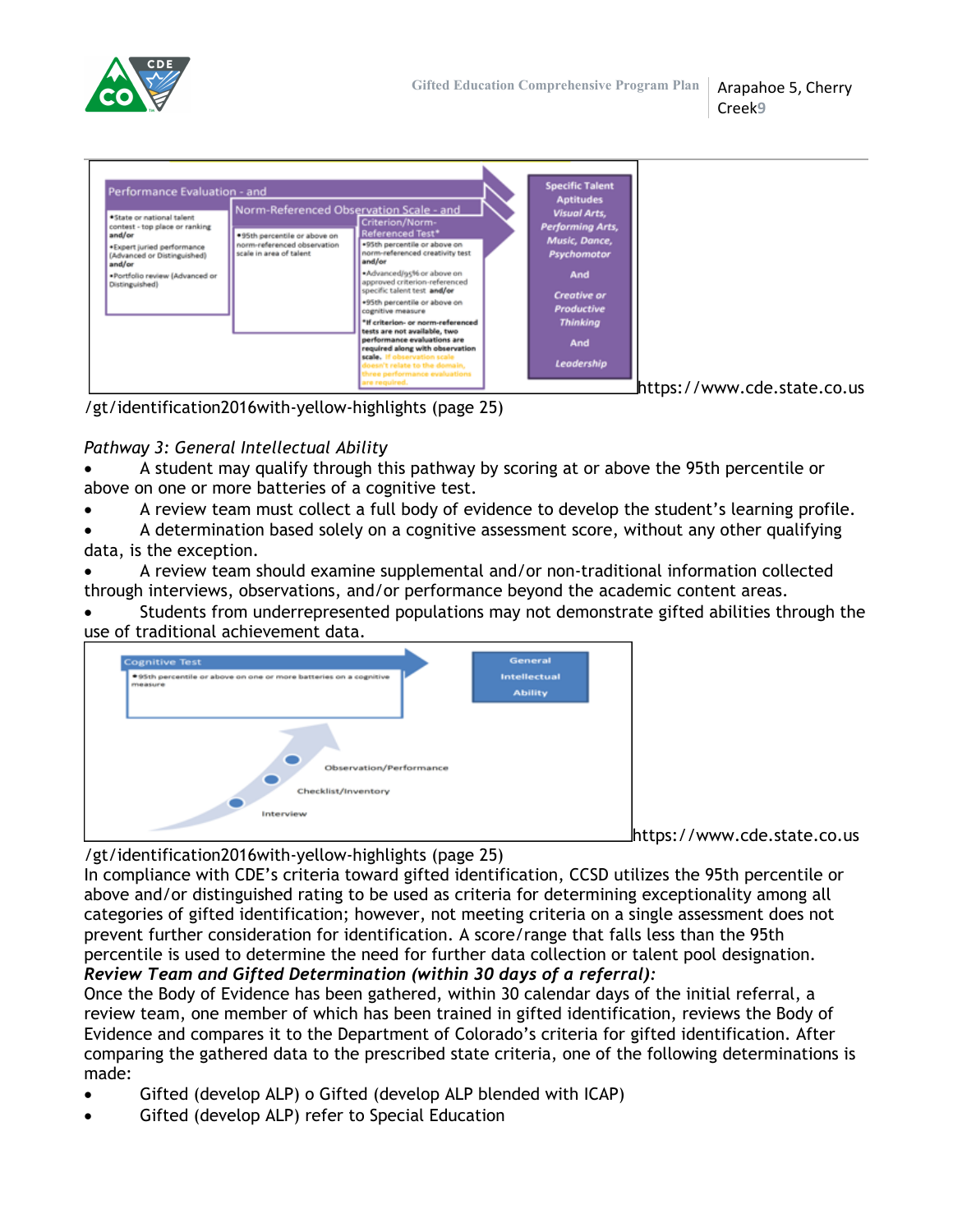

 Gifted (develop ALP blended with ICAP) and refer to Special Education o Refer to Special Education

Talent Pool

Not Identified as Gifted at this Time

Regardless of the outcome of determination, a meeting with the parents to review the Body of Evidence, determination decision, and next steps will occur within the next 30 calendar day window. Next steps by determination outcome are as follows:

*Gifted*

 The process of developing an Advanced Learning Plan (ALP) with input from parents, student, and teachers will be initiated. This Advanced Learning Plan will contain one or more Academic Standards Aligned SMART goal, based on student strength, and one Affective Standards Aligned SMART goal. The additional components of the ALP and progress monitoring of goals are described in the Advanced Learning Plan Content, Procedures, and Responsibilities of this document.

 All Gifted Identification Forms and Advanced Learning Plans are housed and available to teachers and administrators through the Enrich platform. However, specific communication of the contents of determinations and ALP's occur at the building level through regular, collaborative dialog among educators.

*Talent Pool*

 Additional data will be collected, over time, through differentiation and enrichment opportunities, and then, once again, compared to the state's criteria for a gifted identification. *Not Identified at this Time*

 No further data will be collected toward a gifted identification at this point in time; however, a new process can be initiated at any point in time by any referring party. However, possibilities for classroom differentiation etc., are still discussed with all stakeholders.

# Future Steps/Targets:

2016-2017 School Year

 Identification criteria and state pathways to be shared and accessible both within the district (teachers and principals) and externally (parent community)

 Ongoing professional development for teachers of the gifted and building principals focused on characteristics of all gifted learners, identification criteria and pathways, and identification processes

 Creation and dissemination of informational sheets focused on each gifted category and identification pathway for all internal and external stakeholders.

 Continued focus on identification of student from under-represented populations Continued development of 'Info Sheets' and process documents for new eligibility 2017-2018 School Year

 Continued ongoing professional development for teachers of the gifted and building principals focused on characteristics of all gifted learners, identification criteria and pathways, and identification processes

 Continued focus on identification of student from under-represented populations Continued development of 'Info Sheets' and process documents for new eligibility

# *Identification Efforts of Underrepresented Populations:*

Ongoing inter-departmental collaboration among the Advanced Academic Services Department, ELA, Equity, and SPED departments support continued efforts and approaches to identifying appropriate rations of underrepresented populations within CCSD. Identification efforts of underrepresented populations have yielded a 4% growth since 2008.

# **Future Steps/Targets:**

2016-2017 School Year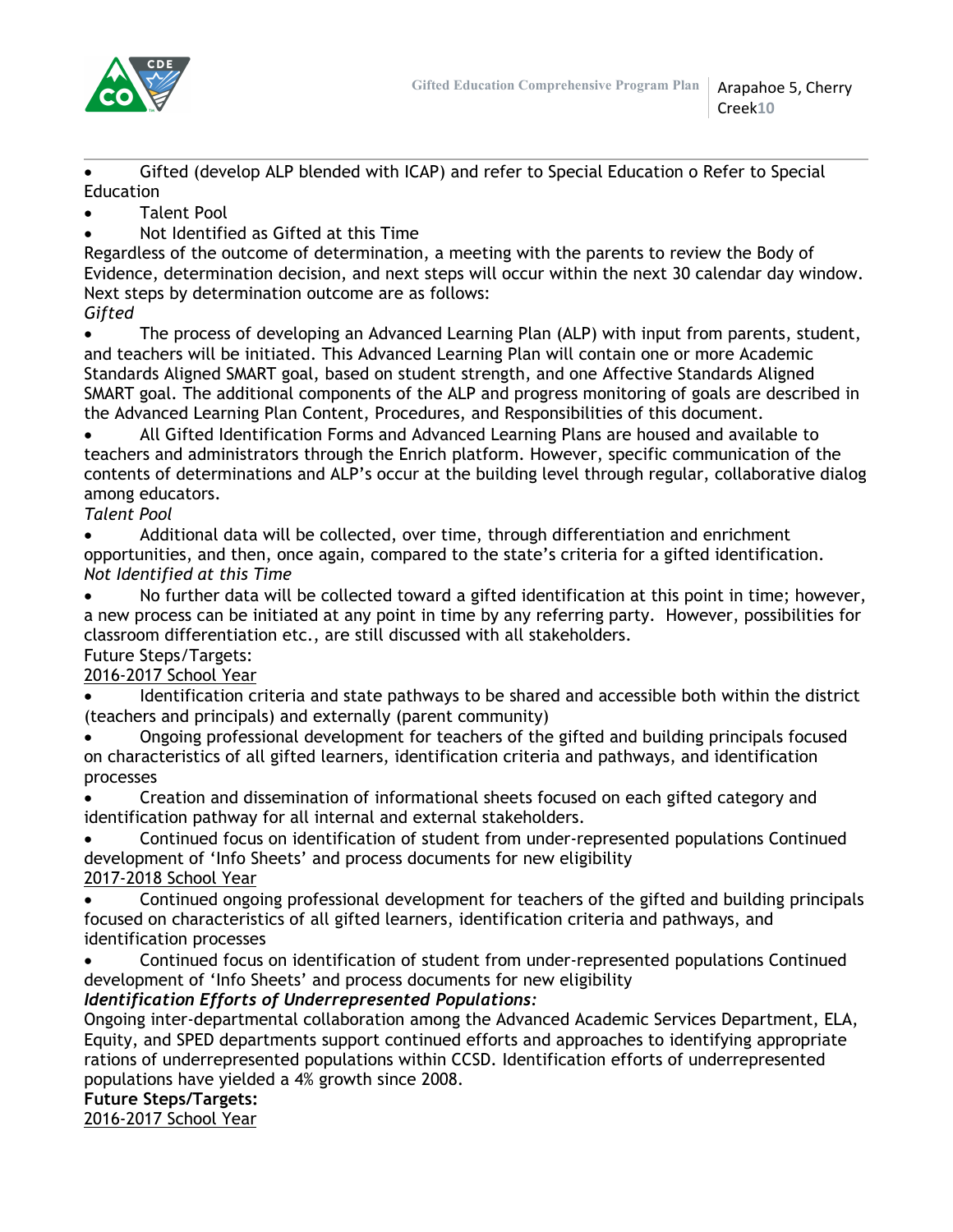

 The use of an additional universal screener, the Naglieri Nonverbal Ability Test (NNAT) at sixth grade

 Professional development for teachers of the gifted and building-level leadership around the administration and use of this screener

- Continue to increase identification of students from underrepresented populations until identification numbers are proportionate to district and building overall population composite.
- By refining identification tools, measures, and processes to be more sensitive to special populations
- Through Professional development targeted toward building level specialist, generalists, and leadership
- Emphasis on the identification of Black and Hispanic students, ELA students, Twiceexceptional students, and students in grades K-2

# 2017-2018 School Year

 Continue to increase identification of students from underrepresented populations until identification numbers are proportionate to district and building overall population composite.

- Refinement of identification tools, measures, and processes to be more sensitive to special populations
- Professional development targeted toward building level specialist, generalists, and leadership
- Emphasis in the identification of Black and Hispanic students, ELA students, Twiceexceptional students, and students in grades K-2

# *Equal & Equitable Access to Identification:*

Ongoing inter-departmental collaboration among the Advanced Academic Services Department, ELA, Equity, and SPED departments support continued efforts and approaches to identifying appropriate rations of underrepresented populations within CCSD.

# **Future Steps/Targets:**

2016-2017 School Year

- The use of an additional universal screener, the Naglieri Nonverbal Ability Test (NNAT) at sixth grade
- Professional development for teachers of the gifted and building-level leadership around the administration and use of this screener
- Continue to increase identification of students from underrepresented populations until identification numbers are proportionate to district and building overall population composite.
- Refinement of identification tools, measures, and processes to be more sensitive to special populations
- Professional development targeted toward building level specialist, generalists, and leadership
- Emphasis on the identification of Black and Hispanic students, ELA students, Twiceexceptional students, and students in grades K-2

# 2017-2018 School Year

- Continue to increase identification of students from underrepresented populations until identification numbers are proportionate to district and building overall population composite.
- Refinement of identification tools, measures, and processes to be more sensitive to special populations
- Professional development targeted toward building level specialist, generalists, and leadership o Emphasis in the identification of Black and Hispanic students, ELA students, Twiceexceptional students, and students in grades K-2

# *Additional Rule Requirement Comments:*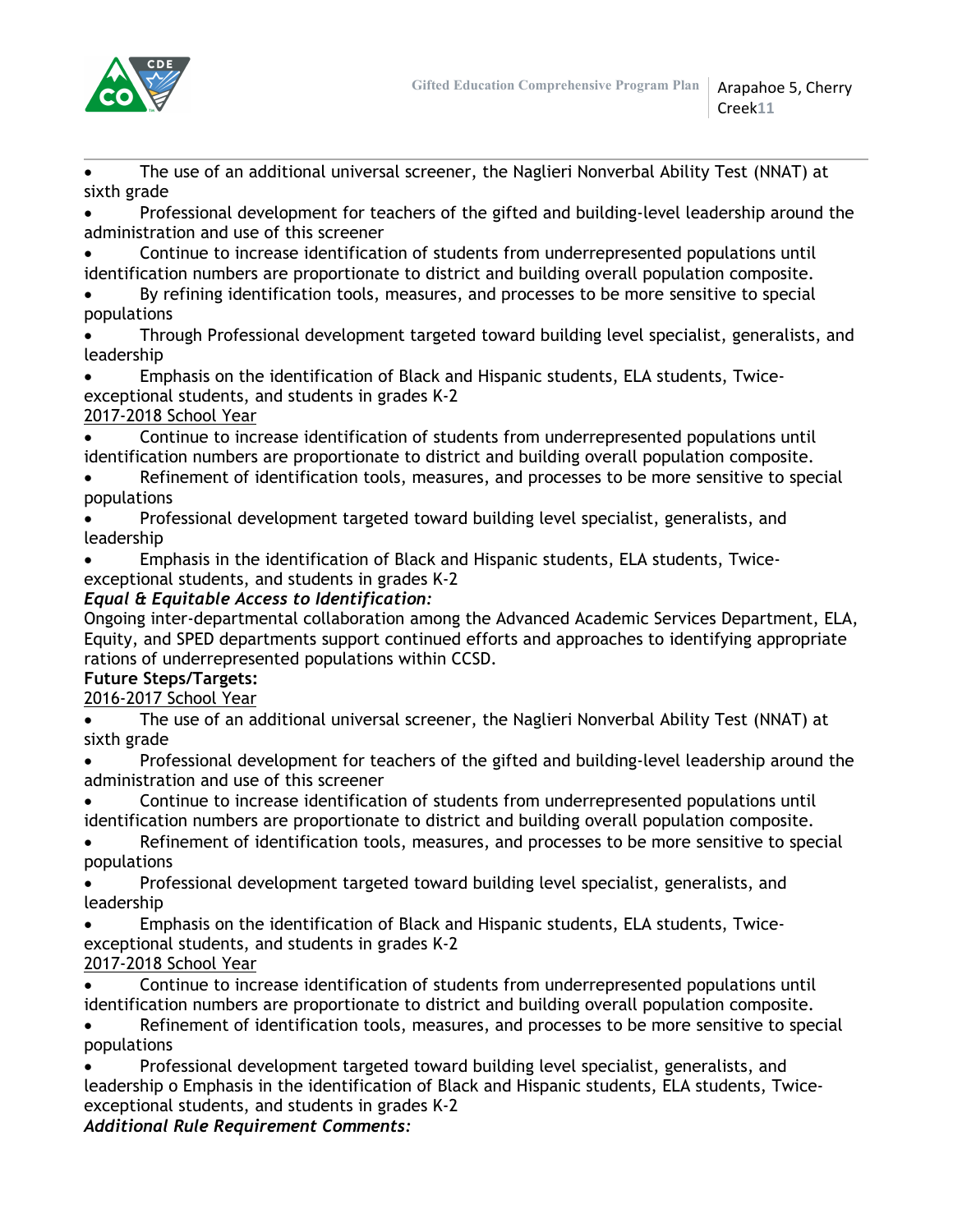

 The assessment process for identifying students who meet the definition has been described above in the 'Formal Identification' section of this document.

 CCSD is currently revising the assessments used for identification based on the new state law and guidelines as well as internal changes around universal assessments being utilized. The following is a list of assessments currently under investigation/discussion to be added, after district leadership approval, to the list of currently used assessments above in the 'Formal Identification' section of this document.

*Cognitive Assessments*

Naglieri Nonverbal Ability Test, Second Edition (NNAT2)

 Screening Assessment for Gifted Elementary and Middle School Students (SAGES-2) *Academic Assessments*

Test of Mathematical Abilities for Gifted Students (TOMAGS)

Iowa Test of Basic Skills (ITBS)

*Observation/Behavior Scales*

 Gifted Evaluation Scales (GES) for measures of intellect, creativity, specific academic aptitude, leadership ability, motivation, and performing and visual arts

 Gifted Rating Scales (GRS) for measures of intellectual, academic readiness, motivation, creativity, and artistic talent

*Tests of Creative Thinking*

Torrance Test of Creative Thinking (TTCT)

*Additional Supporting Information*

Teacher's Observation of Potential in Students (TOPS)

 Additional assessments, not named herein, which align with identification in all domains of giftedness and in underrepresented populations

# **Future Steps/Targets:**

2016-2017 School Year

 Develop and communicate a coherent process for the identification of gifted learners in all the new qualifying areas complete with an approved list of assessments and/or measures to use in each circumstance.

 On-going collaboration with other GT Coordinators/Directors in the state to compare best practices and tools being used for identification in talent areas.

 On-going collaboration among GT teachers, principals, and district leadership to articulate guidance toward identification and programming within the talent areas.

- Development and publishing of information sheets to address all identification areas
- Updating the Enrich platform to meet the identification criteria changes
- Professional development for the teachers of the gifted on new platform and procedures

The adoption, training, and utilization of new measures of assessment and progress

## monitoring

## 2017-2018 School Year

 Refinement, continued development, and publishing of information sheets/communication tools to address all identification areas

 Continued professional development targeted on common formative assessments and the utilization of new measures of assessment and progress monitoring

## **Transfers & Level Transitions:**

*Level Transitions:*

 Level transition meetings from elementary to middle school occur in the spring of every year through our GT Teacher Connections meetings which are separated by feeder area. *Transfers:*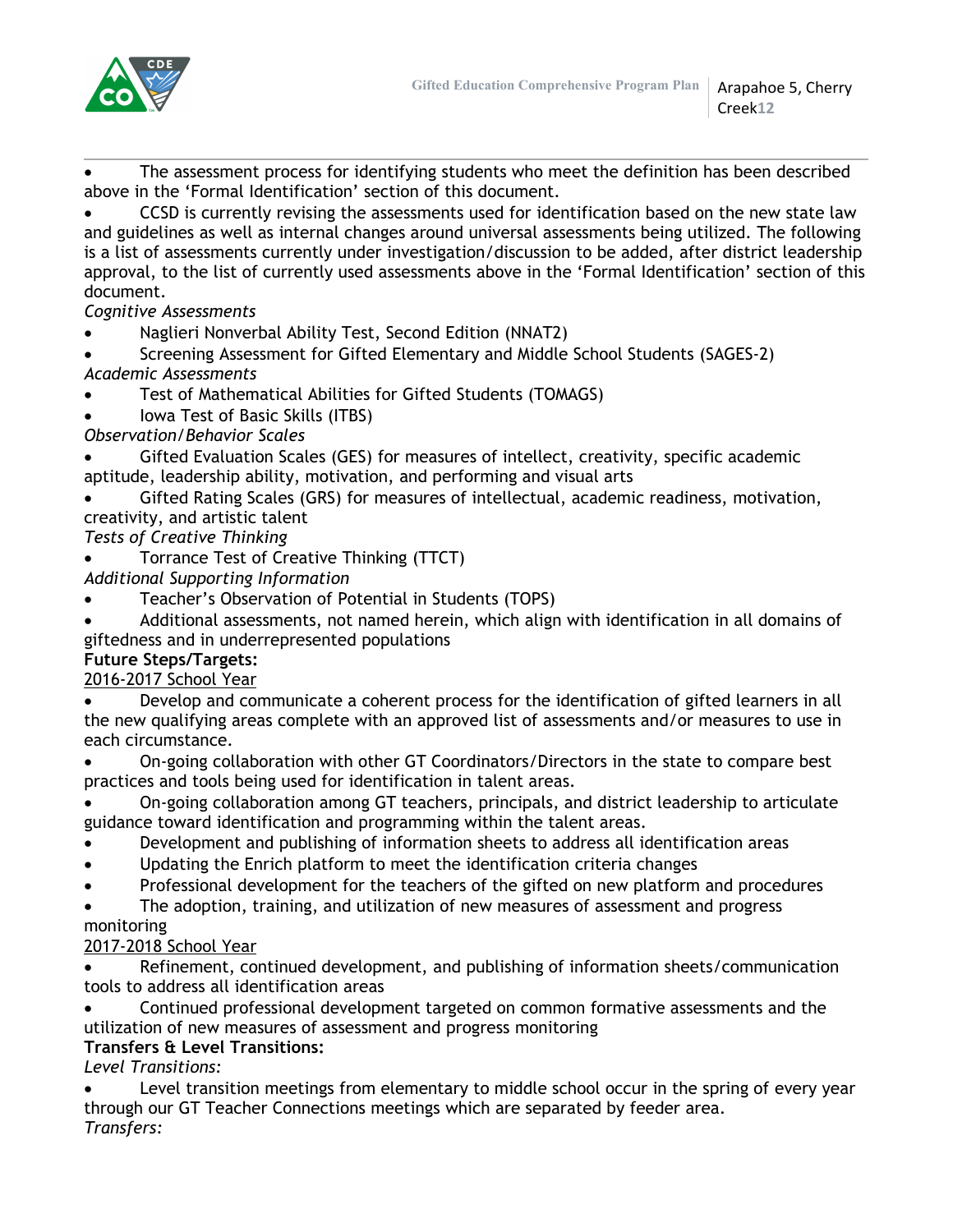

 Transfers into the district - The Body of Evidence for identification and ALP are sent to the receiving school. If the Body of Evidence is incomplete, consultation with former district, parents, and student are conducted. If necessary, an eligibility reevaluation is initiated.

 Review of transferring student's Identification and ALP are concluded within 45 days of enrollment into the district, and communication with parent ensured within 60 days. **Future Steps/Targets:**

## 2016-2017 School Year

Continued refinement of transitions processes between mile and high school

# Advanced Learning Plan Content, Procedures and Responsibilities

For all students who have been identified per the state's criteria as gifted, an Advanced Learning Plan is developed to address programming and growth in the student's identified area of strength. Documentation of discussion around planning for post- secondary readiness are included in all ALP's and ICAP's. In the case of Advanced Learning Plans, this documentation is ensured by the ENRICH platform. Advanced Learning Plans contain a student profile section and speak to current academic and affective functioning.

- An Advanced Learning Plan is written for students in grades K-8
- An ALP blended into the ICAP is written for all students grades 9-12

## **Description:**

After a student has been identified as gifted, the GT teacher will lead the process toward development of an ALP within 30 school days from the identification determination. CCSD has been using a custom version of the Enrich platform to write and house ALP's. This fall 2016, we are transitioning to the state's generic Enrich platform which is complete with all the new regulatory requirements. Therefore, a full revision of our current standard operating procedures will take place over the course of 2016-2017 to ensure that all CCSD practice is aligned and is fully compliant by the Fall of 2017.

## **Timeline & Stakeholder Involvement:**

ALP's are written with involvement and input from classroom teachers, parents, and students within the state time-guidelines. While the process of gathering such data varies from site to site, the documentation is captured in our Enrich on-line system. Time for transition meetings and articulation is set aside in the Spring of every year by the Office of Advanced Academic Services. However, ongoing discussion occur at the building level among teachers of the gifted, classroom teachers, specialists, leadership, parents, and students. Transition meetings between levels are conducted during the Spring of each year through GT Connections meetings. Transitions between grades at the same level are a collaborative, building-level process among teacher of the gifted, classroom teachers, and building principals.

#### **Development, Monitoring, & Management:**

The development of Advanced Learning Plans is a collaborative process described above; likewise, the monitoring and management of ALP's is a collective process among content classroom teachers, GT teachers, students, and parents.

## **Goals:**

Standard-aligned academic achievement and affective goals are developed for all students with ALP's and ICAP's at least one time per year through a collaborative process which includes input from students, parents, classroom teachers, gifted teachers, and other specialists as necessary. Cherry Creek School District is utilizing a professional learning community model to sanction time for on-going collaboration, planning, and alignment of instruction for all student populations including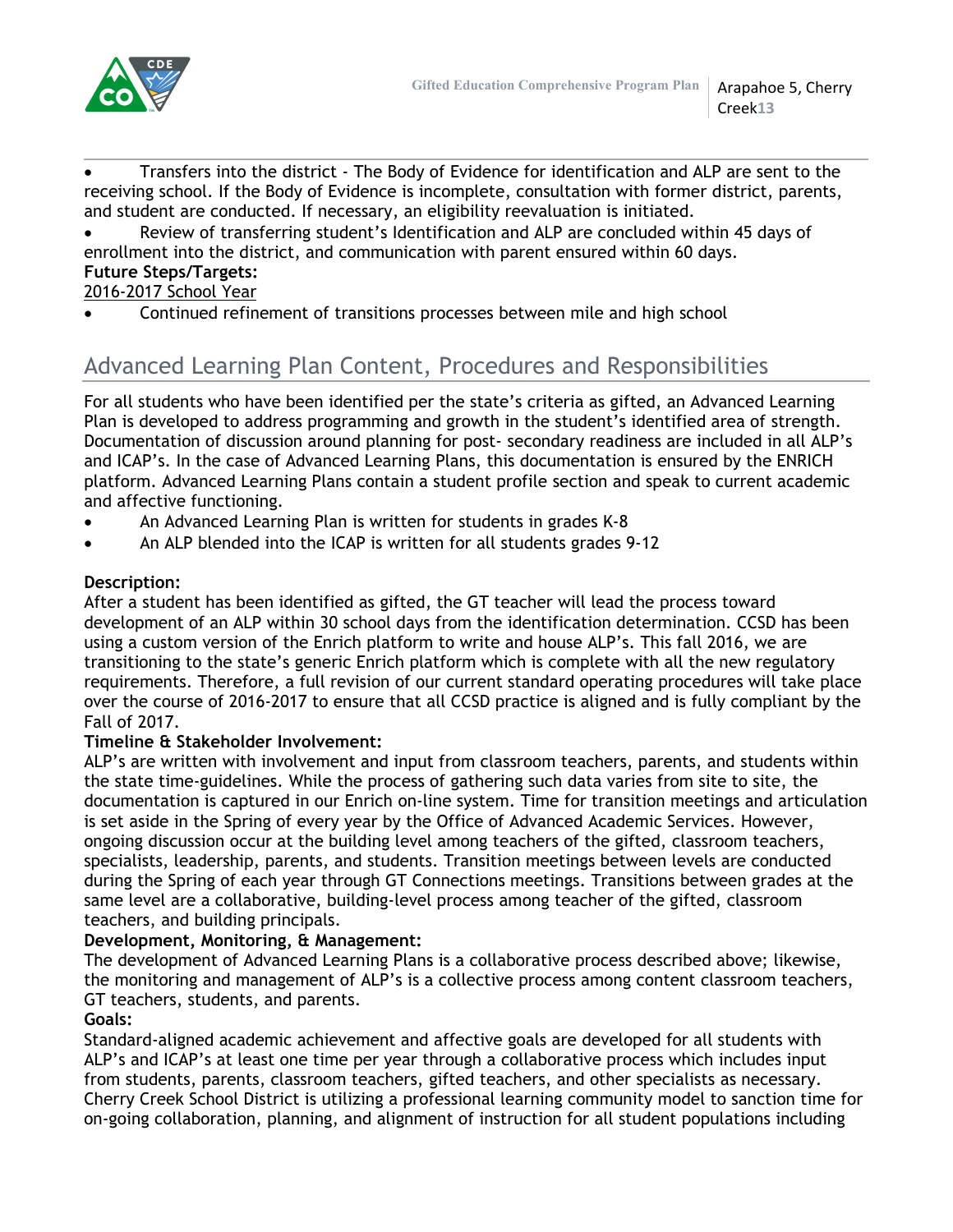

Creek**14**

the unique needs of the gifted population. Goals are determined by examining historical and current student formative and summative data as well as input from all shareholders to determine appropriate academic strength-area focus while maintaining aligning to standards. Affective goals are determined in the areas of personal, social, communication, leadership, and/or cultural competency on an individual basis using the same collaborative approach as determining appropriate standard-aligned academic achievement goals. Since the goals included in the Advanced Learning Plan are created through a collaborative model, the teachers of the Gifted and classroom teachers are equally aware of their shared students' goals and tailor tiered classroom instruction and/or supplemental or intensive programming for said students. Additionally, progress monitoring of goals is often a collaborative approach among classroom teachers, teachers of the gifted, and students. Progress monitoring occurs throughout the school year, and is finalized in May of each year. Professional development focused on the writing of Advanced Learning Plans, goals, and progress monitoring is offered by the Office of Advanced Academic Services throughout the year through GT Connections meetings. Additional training is offered to building sites and teams as requested by the school principal.

# **Content Options:**

Description of supplemental curriculum, activities, specific strategies and extended or expanded opportunities that support goals are documented and present within the Enrich platform. ? Parent Engagement: While the process of gathering such data varies from site to site, the documentation is captured in our Enrich on-line system in the form of qualitative and/or anecdotal information. Parents meet with GT staff and other members of the school team to initiate the ALP, and they are given updates on progress toward goals at the minimum of two times per year.

## **Future Steps/Targets:**

2016-2017 School Year

 Refine all aspects of ALP procedures, goal writing and monitoring, as well as student and parent engagement

- Launch new Enrich platform and deliver staff development on the new system
- Professional development, through GT Connections Meetings, focused on the implementation of standards-aligned Advanced Learning Plans including writing and progress monitoring goals.
- Refine blended ALP and ICAP procedures to ensure compliance and consistency 2017-2018 School Year
- Continued professional development, through GT Connections Meetings, focused on the implementation of standards-aligned Advanced Learning Plans including writing and progress monitoring goals.
- Develop a best practice guidelines and generate a goal bank complete with approved types of progress monitoring tools
- Continue to refine blended ALP and ICAP procedures to ensure compliance and consistency

# Programming

## **Description:**

The Cherry Creek Comprehensive Continuum of Advanced Academic Programming is one component of our instructional program that focuses on rigorous academic standards, 21st Century Learning Skills, innovative curriculum, evidence-based instructional strategies, and aligned instructional materials. There are many types of advanced academic programming options utilized throughout the district; however, the following is a list of the most widely used program models utilized within the district.

**Program Models:**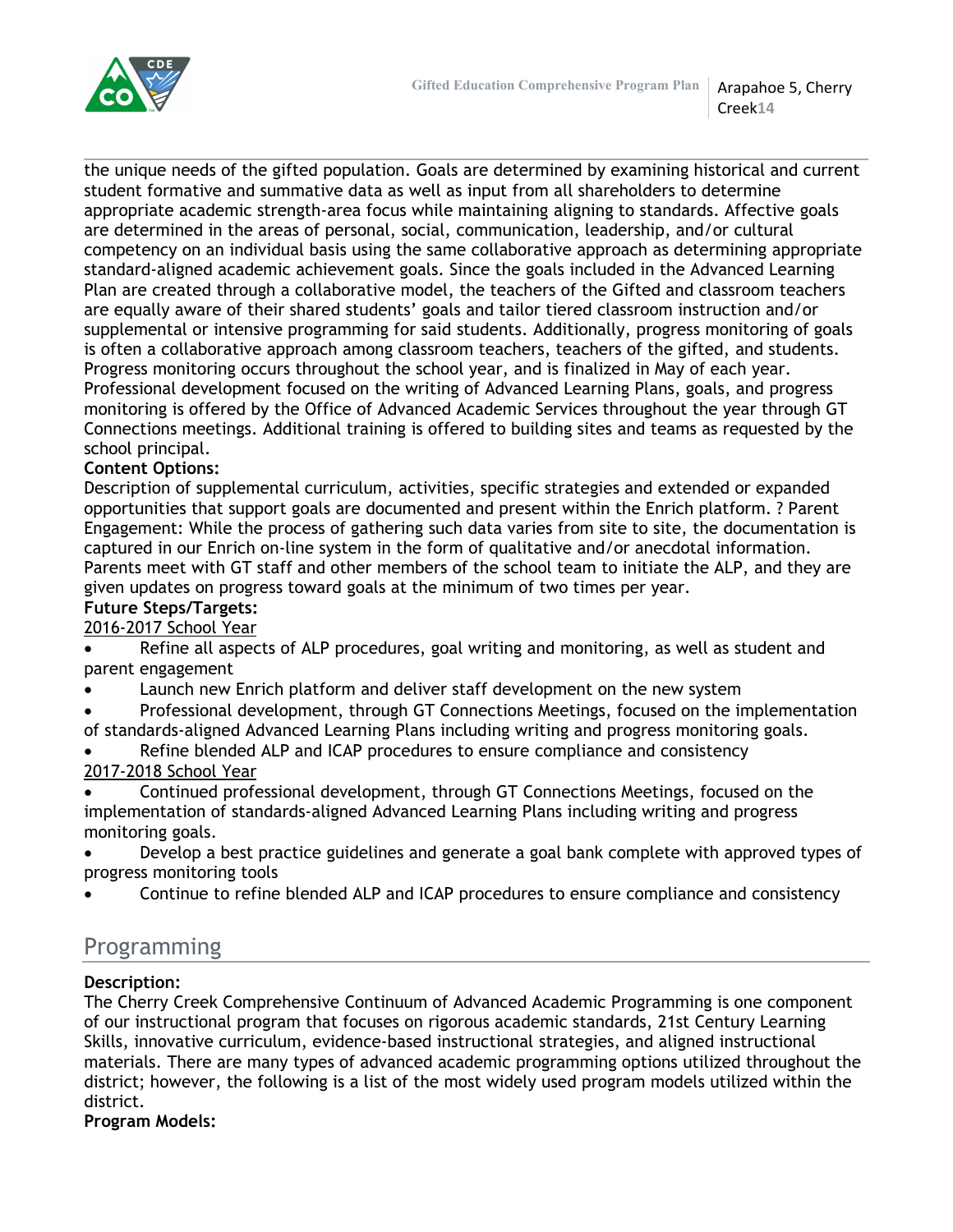

 Flexible Cluster Grouping – the flexible regrouping of students based on individual instructional needs.

- Curriculum Compacting
- Acceleration (by grade and/or subject when appropriate)
- Content Differentiation Differentiation of content, generally, provided in the general education classroom through a collaborative process among educators

 Pull-out Classes – classes and activities held during the school day but outside the regular classroom setting

- Push-in/Team Teaching Teacher of Advanced Learners co-teaches with the General Education teacher
- Advanced Placement college level classes taught in high schools by qualified teachers; students can earn college credit if they pass the year-end exam at an advanced level
- Advanced, Honors, and International Baccalaureate advanced classes and program options offered at the secondary level by highly qualified teachers
- Independent Study Projects
- Honors and high achievement diploma programs

 Affective Support Classes – specially devised curriculum which addresses the social and emotional needs of advanced learners in a group and/or individual setting

 Rigorous Enrichment Programs and Projects – additional opportunities for developing intellectual potential, such as Inside Out, Destination Imagination, STEM, and varied elective offerings

# **Delivery of Services:**

In Cherry Creek, service delivery, for the most part, occurs in the child's neighborhood school. Appropriate programming is supported by the GT teacher in each elementary and middle school. At the High School level, programming occurs in the context of a wide variety of advanced, honors, Advanced Placement, and International Baccalaureate options.

Both the qualitative and quantitative data gathered through the initial eligibility process leads teams to identify student strength areas and interests. A collective team approach is utilized to develop Advanced Learning Plan goals and objectives as well as appropriate programming options which are unique and specific to each student's strength areas and interests. Ongoing Advanced Learning Plan revisions offer further opportunity for students, parents, and educators to analyze current student assessment data, progress toward previous goals, and delineate current student interests. **Options for Curriculum and Instruction:**

GT student data at a given building informs the curriculum and instruction opportunities presented. For example, a building may create a separate group for advanced writers at a given grade level due to the number of students performing at very high level. As Cherry Creek transitions to the Colorado Academic Standards, the way curriculum options are described, particularly in math, continues to evolve.

## **Social-emotional guidance/Post-secondary & workforce readiness planning:**

Every new GT teacher takes a class taught by the Coordinator of Advanced Academic Services which prepares them to understand and support the affective needs of the gifted learners in their buildings. Advanced Learning Plans in the district support this work through the inclusion of an affective goal for each student. As with academic data, the data that comes from the cumulative affective goals in any given building will guide the programming opportunities. All high school students in Cherry Creek have an ICAP which is used to monitor their post- secondary and workforce readiness planning. In addition, high school GT contacts, in coordination with school counselors, monitor the gifted students' course enrollment and grades to make sure the students continue on a strong growth trajectory.

**Differentiated Instruction:**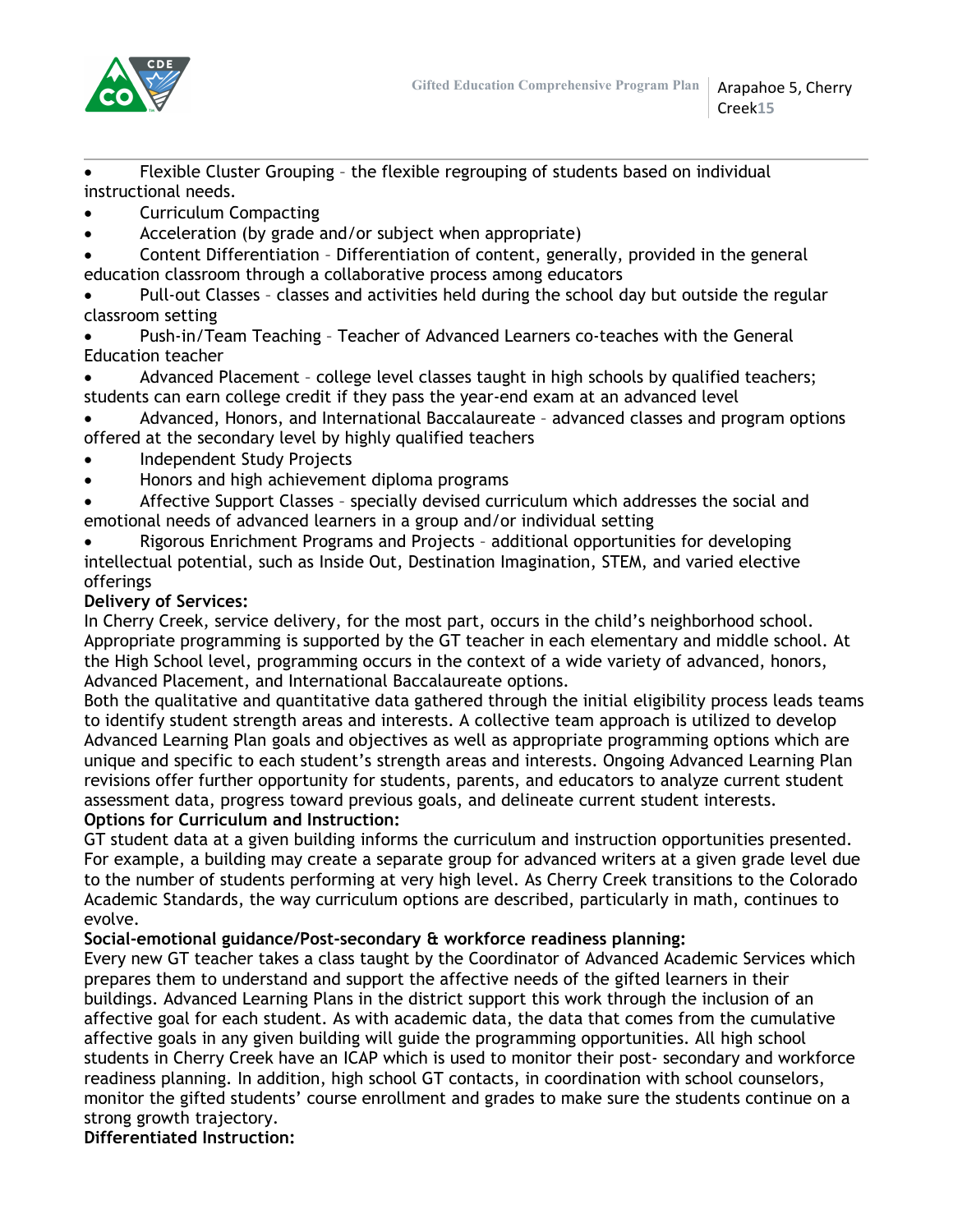

Creek**16**

The Office of Advanced Academic Services has used grant funds from Title II for the past seven years to fund the Differentiation Project. One or more teachers from each elementary school and up to five teachers from each middle school from different content areas come together to learn and practice differentiation strategies so that they can, in turn, support differentiated instruction in classrooms across the district. Cherry Creek has in place both a grade acceleration policy and a content acceleration policy. Options available for Advanced Placement classes are listed on each of the high school's websites including areas such as music and art. Most concurrent enrollment in CCSD is available through the Community College of Aurora. Students can take up to two classes for dual credit. ALP development begins with conversations that include the parent, the student, the classroom teacher, and the teacher of the gifted. Plans are reviewed a minimum of twice a year during parent teacher conferences but can be adjusted or updated at any time based on what the gifted learner is demonstrating. Cherry Creek made the decision to merge the ALP with the ICAP in 2011. The district GT Coordinator provided the initial information from CDE to all high school GT contacts and followed up with in- person meetings to support and clarify as needed. The information regarding the connection between ALP's and ICAP's was also provided to the high school level director. Follow up meetings are ongoing. GT teachers from across the district meet seven times a year for a half day to participate in staff development and to discuss student progress, goals, compare notes and strategies, etc. In February, April, and May, specific time is set aside for articulation conversations to take place during these meetings. In addition, the GT teachers work collaboratively through a Professional Learning Community model to ensure the continued growth of all their students. During these team meetings, various specific GT topics and students are discussed such as, underachievement, grade-level transitions, and progress toward goals. Strong, positive transitions for gifted learners have been a point of pride for the district, and time is allotted during our April and May GT Connections meetings for vertical articulation and transition discussions. **Future Steps/Targets:**

2016-2017 School Year

 Continue to work collaboratively with the SPED, ELA, and Equity departments to ensure gifted students with factors are receiving appropriate programming and supports

 Continue to refine ALP/ICAP transition and documentation o Continue to develop developmentally appropriate programming for Early Access and other identified gifted learners in grades K-12

 Continue to encourage, monitor, and support building-based programming that matches the data of the student groups in a given building

2017-2018 School Year

 Continue to work collaboratively with the SPED, ELA, and Equity departments to ensure gifted students with factors are receiving appropriate programming and supports

Continue to refine ALP/ICAP transition and documentation

 Continue to collaborate with our STEM department to develop cutting-edge, innovative programming/approaches

- Continue to develop developmentally appropriate programming for Early Access and other identified gifted learners in grades K-12
- Continue to encourage, monitor, and support building-based programming that matches the data of the student groups in a given building

# Evaluation and Accountability Procedures

Assessment and evaluation of gifted students' academic performance and growth happens at both the building and district level.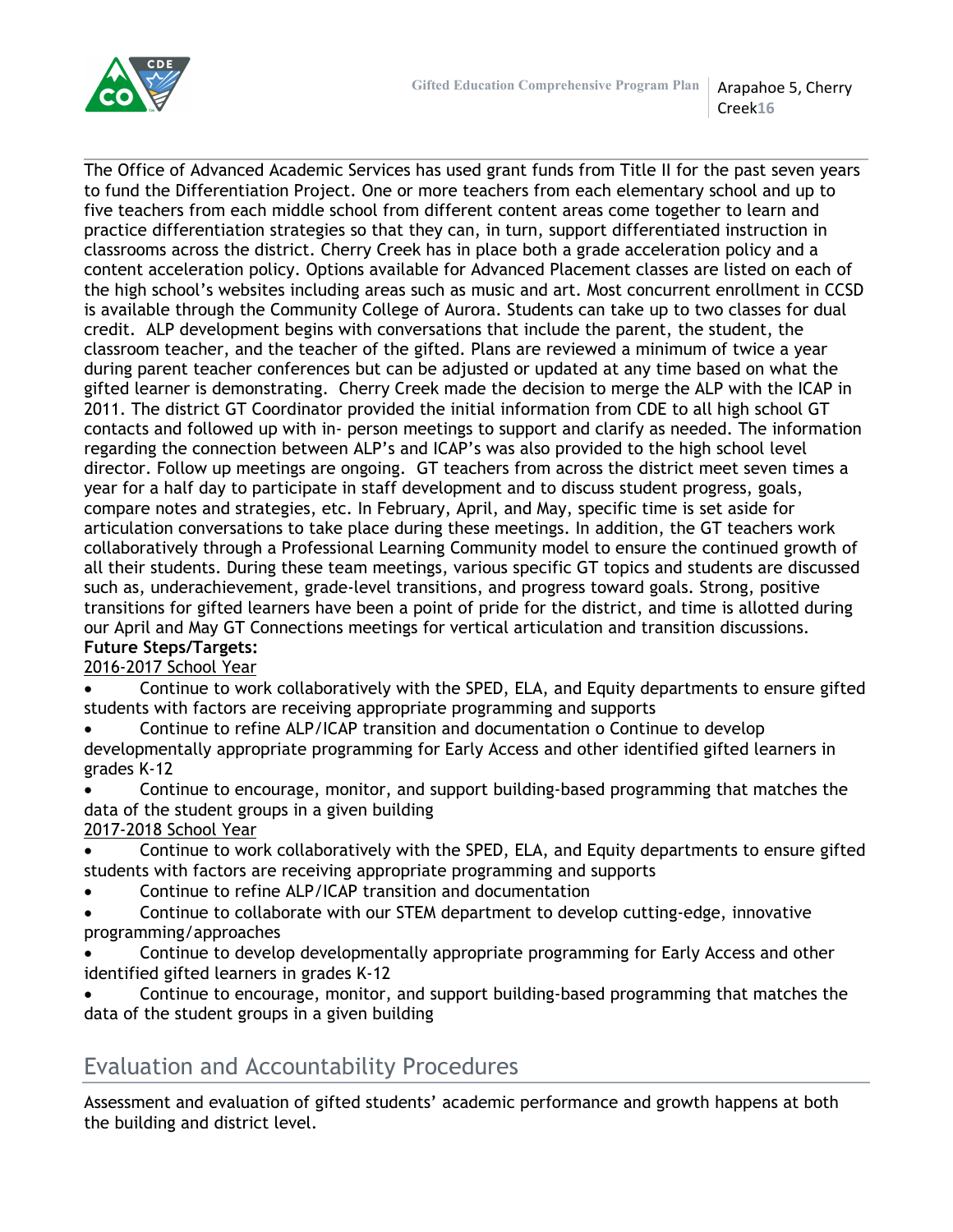

## *Elementary:*

 GT teachers either monitor individual student achievement and growth through the programming they themselves deliver or collaboratively with the classroom teacher delivering the programming. Formative assessment happens on an ongoing basis. *Middle:*

 GT teachers typically monitor student achievement and growth through collaboration with the classroom teacher delivering the instruction and through local data collection such as process and product grades.

#### *High:*

 GT contacts, in conjunction with school counselors, monitor student grades and the numbers of credit accumulated toward graduation. They also attend to macro assessments like AP tests, PSAT, SAT, and ACT.

## **Methods:**

Methods range across the district, and the tools include but are not limited to: product and process grades, standards-based grades, teacher created assessments, performance rubrics, iReady (K-3), and ACT Aspire testing. The district's assessment office provides a reporting platform where by student data can be disaggregated by grade level, school, race, multiple areas of Gifted identification, achievement gap, etc. This data is utilized on a regular and ongoing basis at the building and district level.

#### **Individual Student Growth & Achievement:**

For elementary and middle school students' growth and achievement is reported through documenting progress toward the goals written in the Advanced Learning Plan. The ALP module in Enrich allows GT teachers to enter baseline and target numbers for student goals and to add data as it is collected thereby creating a longitudinal data set. Both academic and affective progress monitoring is captured through the Enrich platform. Currently, various affective and behavior rubrics are being utilized to progress monitor the goals created in this area.

## **Self-Evaluation:**

The Office of Advanced Academic Services, in conjunction with district-wide GT personnel, conducts a self-evaluation each Fall as part of the state reporting process. GT teachers review building level data to create goals and also provide input into district GT department goals. Building-based evaluations are linked to gifted student identification information as well as gifted student performance.

Parent stakeholders have the opportunity to contribute to the district goal-setting and selfevaluation process through the Cherry Creek GT Parent Advisory Council, the Colorado Association for the Gifted and Talented affiliate, and District Accountability meetings. District achievement data for gifted identified students is regularly shared with these groups.

The writing of the AU's Gifted UIP Addendum is a collective process among our District Leadership Team, Evaluation and Assessment, and Office of Advanced Academic Services departments and considers information gathered from all stakeholders.

As evaluation and accountability was a major improvement target resulting from the district's 2014 Colorado Gifted Education Review (CGER), Cherry Creek has adopted the Enrich platform to ensure compliance and consistency in practices across the district. Additionally, ongoing professional development of the Teachers of the Gifted support the efforts to maintain consistency and accountability district-wide. Moreover, consistent messaging and readily accessible information for all stakeholders is available to maintain a consistent operating premise.

## **Future Steps/Targets:**

## 2016-2017 School Year

 Programming available at the building level will correspond with student data in terms of grouping, acceleration, and enrichment options.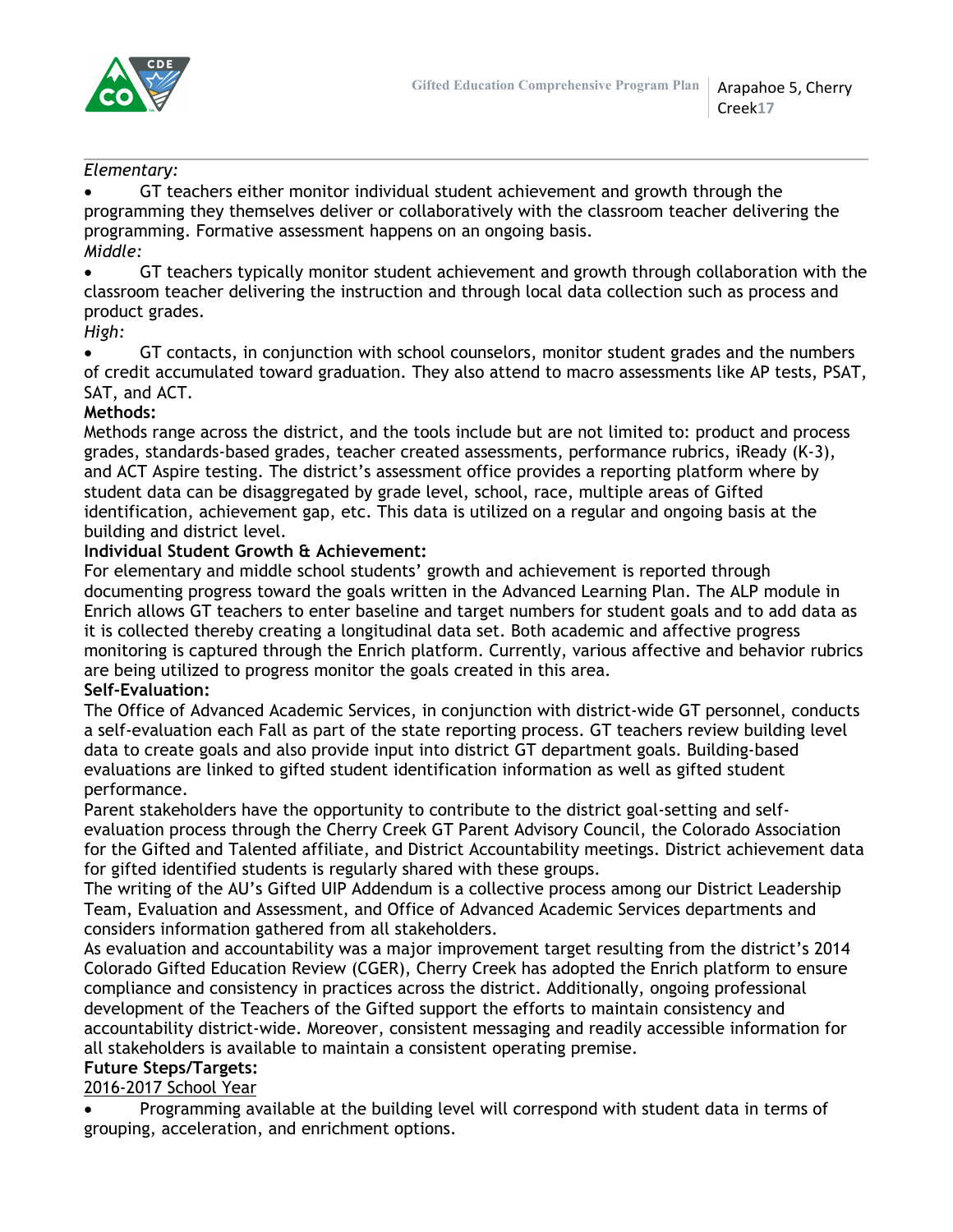

 Advanced programming options will be available to advanced and high-potential students as a means to building a body of evidence for gifted identification 2017-2018 School Year

The initiation of a yearly to bi-yearly parent and student survey.

# Personnel

## **Personnel Description:**

All teachers in CCSD meet federal and state requirements for appropriate teaching credentials; however, not all the teachers of the Gifted have earned a GT endorsement or Masters of Arts in Gifted Education, yet both are highly encouraged.

All elementary and middle school buildings in Cherry Creek School District designate at least a parttime gifted education position (.5 FTE). District Level personnel includes: 1 Coordinator of Advanced Academic Services, 1 full-time program assistant, and 1 part-time registrar for the Inside/Out program.

## **Professional Development:**

- All GT teachers/contacts meet at least seven times per year for a half-day each to participate in staff development, receive information, and work through common concerns.
- New GT teachers participate in 20 additional hours of staff development and receive one-toone mentoring throughout their first year in the position.

# **Additional Fund Allocations:**

- Funds are used to supplement GT teachers taking the CDE online Javits classes which can lead to the GT endorsement.
- Funds and substitute coverage are provided for all GT teachers to attend state conferences about gifted education.
- Additional staff development funds are allocated for cross-program collaboration and professional learning among Gifted Ed, SPED, and ELA.
- While paraprofessionals are not utilized at the building-level to support gifted programming, in 2016-2017 two full time paraprofessional positions were created at the district-level to support various administrative needs of the Office of Advanced Academics.
- Funds are allotted to support programs such as Destination Imagination, The District Spelling Bee, The District Chess Tournament, and the Inside Out Program

#### **Future Steps/Targets:** 2016-2017 School Year

- Continue ongoing professional development opportunities regarding underserved populations in gifted education.
- Continue and expand intradepartmental relationships
- Initiate relationships with colleges and organizations within our community who support the needs of gifted students
- Exploration of collaboration with universities and colleges to support continued education and/or endorsements in the area of Gifted Education.
- Exploration and collaboration with our internal Office of Professional Development and ERO offerings to support on-going professional development in the area of Gifted Education. 2017-2018 School Year
- Continue ongoing professional development opportunities regarding underserved populations in gifted education.
- Continue and expand intradepartmental relationships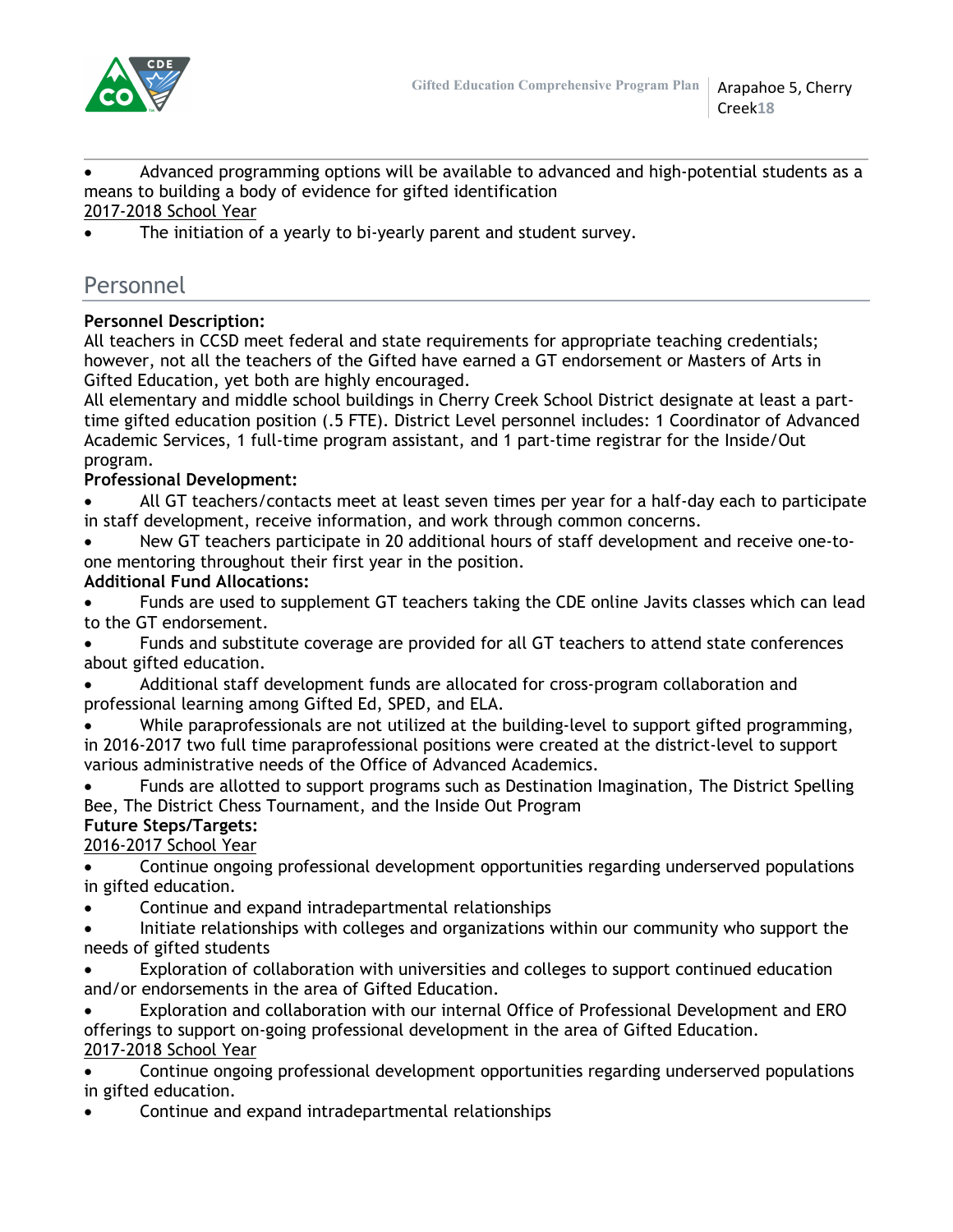

 Continue development of relationships with colleges and organizations within our community who support the needs of gifted students

 Continue to foster ongoing professional development opportunities regarding differentiation and affective needs of gifted students

# Budget

# **Description:**

The AU submits an annual budget plan to the Colorado Department of Education which specifically accounts for the expenditures of funds allocated to the AU.

Gifted education funding from the state is spent, largely, on personnel and staff development. Additional district funds are spent on personnel, staff development, and materials and opportunities for students. Materials might include but not are not limited to: books, computer software, computer hardware, and science equipment, etc. Opportunities might include but are not limited to: math and science competitions, field trips, Destination Imagination, Spelling Bee, chess tournaments, etc.

## **Future Steps/Targets:**

2017-2018 School Year

- Explore additional assessments to support identification and appropriate programming/programming models
- Explore large-scale and cross departmental professional development opportunities.

# Reports

## **Description:**

CCSD has a current annual plan through the UIP Gifted Addendum on file at the Colorado Department of Education. CCSD complies with the requirements of accreditation, pursuant to Article 11 of Title 22, C.R.S., regarding gifted student achievement, identification of disparities in the data, instructional goals, growth and reporting. Through the October Enrollment Count process, CCSD accurately records and submits information through the Data Pipeline. The annual reporting of for Gifted Education includes:

Number of identified student by:

- Grade Level
- Gender and ethnicity
- Free and reduced lunch
- Areas of giftedness
- Twice exceptionality
- Preschool served through early access if applicable
- Percent of students in AU identified
- Future Steps/Targets:

## 2016-2017 School Year

 Continue to refine reports and operating procedures to ensure up to date disaggregated data drives the decision-making process.

# 2017-2018 School Year

 Continue to refine reports and operating procedures to ensure up to date disaggregated data drives the decision-making process.